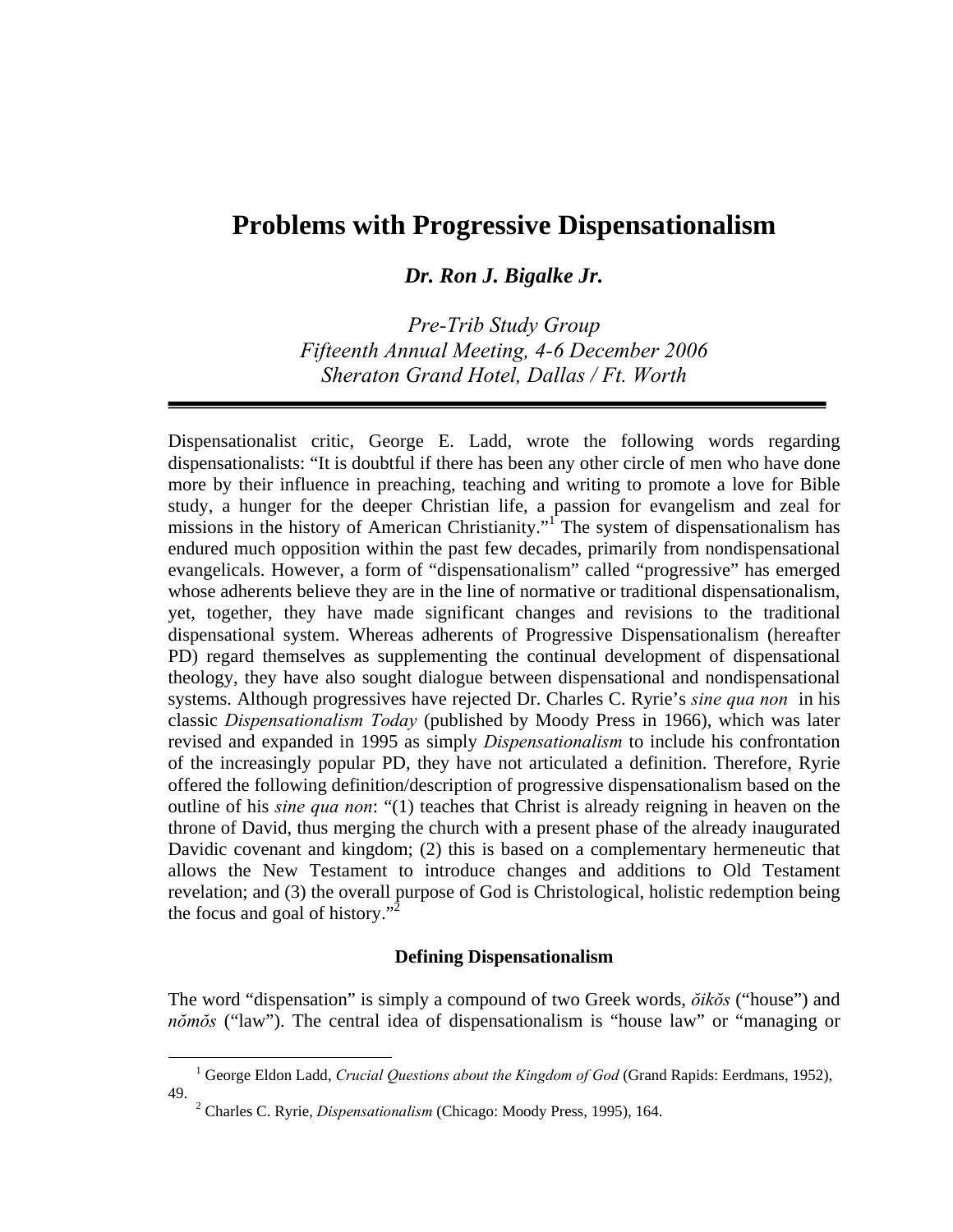administering the affairs of a household."<sup>3</sup> From this one derives the idea of an "economy, stewardship, arrangement," or simply a "dispensation." The Greek word for dispensation is *ŏikŏnŏmia* and is found in passages such as Luke 16:2-4; 1 Corinthians 9:17; Ephesians 1:10; 3:2, 9; Colossians 1:25; and 1 Timothy 1:4.

 Dispensationalism is that biblical system of theology that views the Word of God as unfolding distinguishable economies in the outworking of the divine purposes for the nation of Israel in a distinct and separate manner from His purpose for the church. Ryrie demonstrated that from these ideas one distinguishes "the outworking of God's purpose."4 Dispensations are also understood as the sovereign work of God, not man. The dispensations are "economies instituted and brought to their purposeful conclusion by  $Go<sup>1</sup>$ <sup>.,5</sup>

To summarize: Dispensationalism views the world as a household run by God. In His householdworld God is dispensing or administering its affairs according to His own will and in various stages of revelation in the passage of time. These various stages mark off the distinguishably different economies in the outworking of His total purpose, and these different economies constitute the dispensations. The understanding of God's differing economies is essential to a proper interpretation of His revelation within those various economies.<sup>6</sup>

Dispensations are recognizable historic divisions in Scripture wherein God observes the actions and thoughts of man in time and history, and judges the actions and thoughts of man. In every dispensation, man fails to obey God both morally and spiritually. Dispensations are *not* differing manners of salvation. Throughout the ages of time and history, as revealed in Scripture, man is always saved by grace through faith in the content of God's revelation. The content of faith may change, but man is always saved by grace through faith alone. In the New Testament, saving faith is trusting in the death, burial, and resurrection of Christ for one's sins. Christ and His atonement are the content of the sinner's belief.

# **Number of Dispensations**

Most dispensationalists believe Scripture affirms seven dispensations. However, all would agree there at least three main historical divisions in God's interaction with man: Law, Grace, and Kingdom.<sup>7</sup> The Apostle Paul clearly made a distinction between the Dispensation of Law and the Dispensation of Grace in Colossians 1:25-27. Paul also alluded to the Dispensation of the Kingdom in Ephesians 1:10. By analyzing the Bible

 $\frac{1}{3}$  $3$  Ibid., 25.

<sup>4</sup> Ibid., 29.

<sup>5</sup> Ibid.

 $<sup>6</sup>$  Ibid.</sup>

<sup>&</sup>lt;sup>7</sup> For instance, the Dallas Theological Seminary doctrinal statement (Article V) reads: "We believe that different administrative responsibilities of this character are manifest in the biblical record, that they span the entire history of mankind, and that each ends in the failure of man under the respective test and in an ensuing judgment from God. We believe that three of these dispensations or rules of life are the subject of extended revelation in the Scripture, viz., the dispensation of the Mosaic Law, the present dispensation of grace, and the future dispensation of the millennial kingdom. We believe that these are distinct and are not to be intermingled or confused, as they are chronologically successive."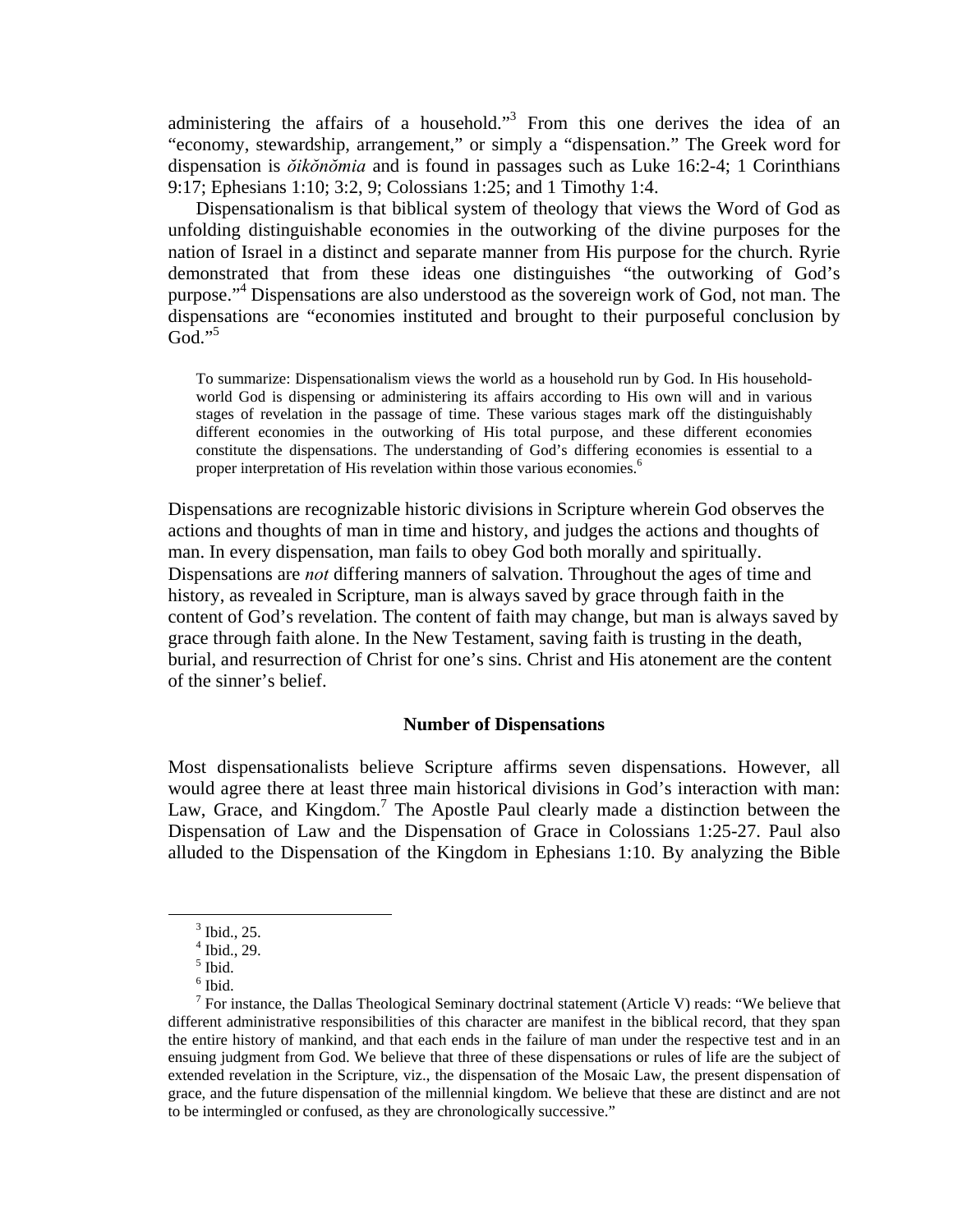carefully, other dispensations seem to surface naturally in the historical narration. Few have questioned the fact that the apostle Paul referenced at least three of the seven.

 Paul clearly contrasted between the Dispensation of Law and the Dispensation of the Church. He wrote concerning the stewardship ("dispensation") that was given to him by God, the "mystery" that "has been hidden from the *past* ages and generations; but has now been manifested to His saints . . . the riches of the glory of this mystery among the Gentiles, which is Christ in you, the hope of glory" (Col 1:25-27). This truth had been hidden from ages past but is now manifested to the present saints *in contrast to the fact* that saints of the past had not known this great spiritual truth of redemption!

 In Colossians 1, and in Ephesians 3, Paul's "mystery of Christ" (Eph 3:4) is clearly the Dispensation of the Church. He wrote, "which in other generations was not made known to the sons of men, as it has now been revealed" (3:5). Specifically the Gentiles would become fellow partakers [with the Jews] of the same spiritual body, and become fellow heirs of the promise in Christ Jesus (3:6). Therefore, it was given to Paul "to bring to light what is the administration [dispensation] of the mystery which for ages has been hidden in God" (3:9). Without question, the great Apostle was referring to the Dispensation of the Church.

 Finally, Paul alluded to the Dispensation of the future Kingdom when he wrote in Ephesians 1:9-10: "[God] made known to us the mystery of His will . . . with a view to an administration [dispensation] suitable to the fulness of the times, *that is*, the summing up of all things in Christ, things in the heavens and things upon the earth."

#### *Dispensations in Progressive Dispensationalism*

 "Progressive dispensationalists understand the dispensations not simply as *different* arrangements between God and humankind, but as *successive* arrangements in the progressive revelation and accomplishment of redemption."<sup>8</sup> It appears that most theological systems which are antagonistic to dispensationalism are favorable (in some degree) to PD. For instance, Chris Strevel, pastor of Covenant Presbyterian Church, applauded the progressives for an emphasis on "covenantal unity."9 PD teaches that the church is receiving benefit of a "partial and glorious experience" of some aspects of the Davidic kingdom, which according to postmillennialism is commendable since this teaching emphasizes covenantal unity as some Old Testament prophecies are fulfilled in the church. According to progressives, "The present dispensation is not the full and complete revelation of the eschatological kingdom. It is a progressive stage in the revelation of that kingdom."10 PD emphasizes differences and discontinuity within the dispensations, but similarity and continuity is highlighted and related to a redemptive

 $\frac{1}{8}$  Craig A. Blaising and Darrell L. Bock, *Progressive Dispensationalism* (Wheaton, IL: Victor Books, 1993), 48. 9

Chris Strevel, "Dispensational Theology: A Flawed Hermeneutic Produces Flawed Eschatology," audiotape (SCCCS Conference, "Left Behind or Moving Forward," Summer 2001). Pastor Strevel also commended progressives for "soteriological clarification," "ethical renewal," "present realization," and "future fulfillment." 10 Blaising and Bock, *Progressive Dispensationalism*, 260.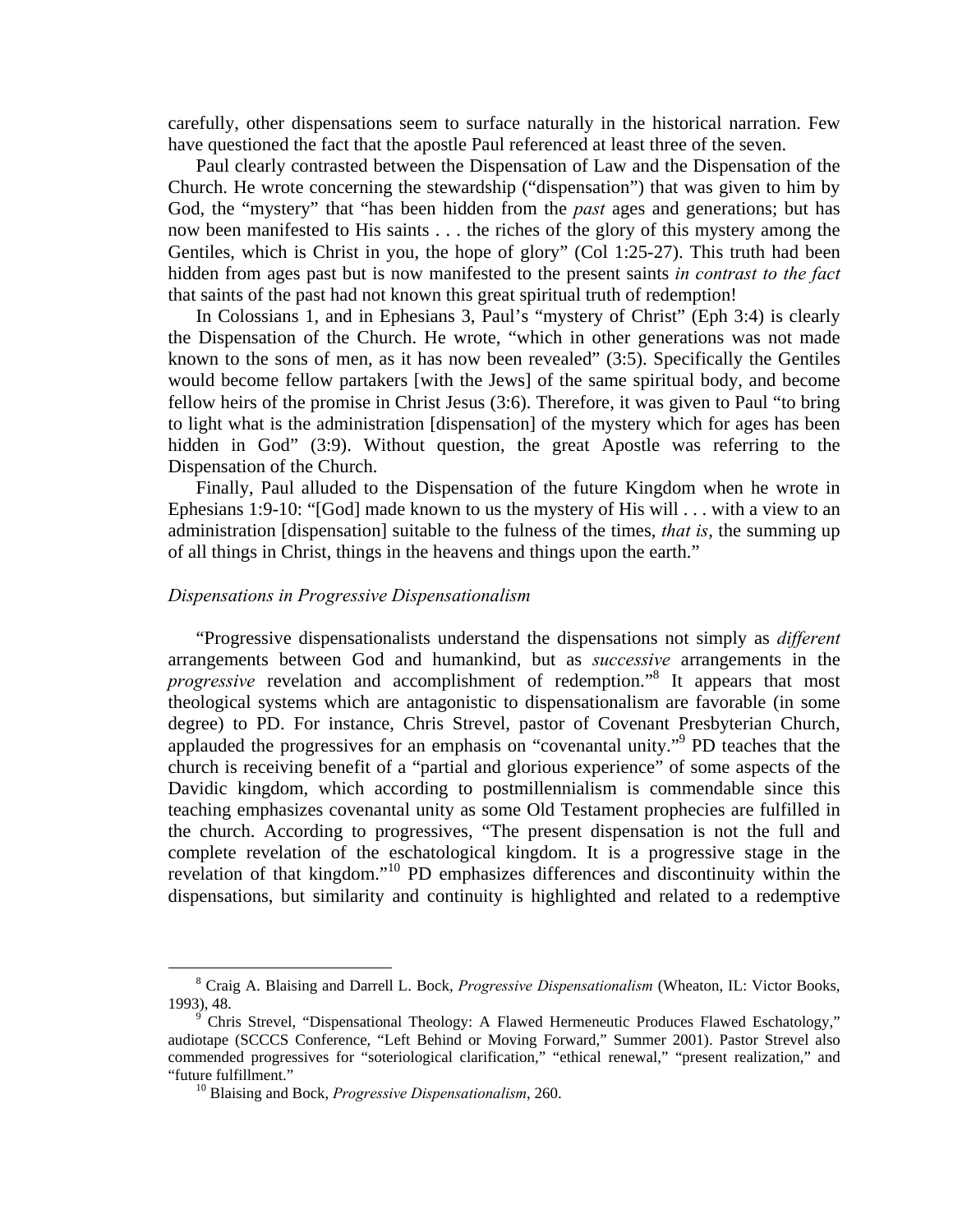(kingdom of God) theme throughout the whole of human history.<sup>11</sup> Accordingly, PD yields four primary dispensations.<sup>12</sup>

| <b>DISPENSATIONS IN PROGRESSIVE DISPENSATIONALISM</b> |               |                  |                    |              |
|-------------------------------------------------------|---------------|------------------|--------------------|--------------|
| <b>Patriarchal</b>                                    | <b>Mosaic</b> | <b>Ecclesial</b> | <b>Zionic</b>      |              |
| Creation to                                           | Sinai to      | Ascension        | <b>First Part:</b> | Second       |
| Sinai                                                 | Christ's      | to Second        | Millennial         | Part:        |
|                                                       | Ascension     | Coming           |                    | Eternal      |
|                                                       |               |                  |                    | <b>State</b> |

 It is difficult to understand why progressives begin their Patriarchal Dispensation with Adam and continue it to Sinai, when it would be best to understand the pre-fall Dispensation of Innocence separately. Even Galatians 3:8-16 emphasizes the uniqueness of the Dispensation of Promise. Ryrie commented on this peculiarity: "To lump pre-Fall conditions, post-Fall conditions and the Abrahamic covenant under common stewardship arrangement or dispensation is artificial to say the least."<sup>13</sup>

 There is no problem with the beginning point of the Mosaic Dispensation beginning at Sinai, but there is simply no good biblical reason for not ending it at the death of Christ (cf. Rom 3:20; Gal 3:18-25; 4:5; Col 2:14). It appears the already/not yet presupposition is the only reason for ending this dispensation at the ascension.

 The New Covenant was ratified by Christ's death and was launched by the coming of the Holy Spirit (Acts 2). The Dispensation of the Church is based upon the New Covenant and characterizes how God will deal with people in the current dispensation. The Ecclesial (as opposed to church) Dispensation will simply be a confusing term to most.

 The Zionic Dispensation, which is subdivided into the millennium and the eternal state, clearly disregards the uniqueness of the millennium (the promised dispensation so often mentioned in the Old Testament). The promises in the Old Testament are Jewish promises made to Israel concerning an earthly, historic glory with the King Jesus Christ reigning in splendor. The three sub-covenants of the Abrahamic Covenant will be fulfilled in the kingdom. The final rebellion in the Dispensation of the Kingdom will close the dispensations in the failure of mankind. The ungodly dead, apparently from all dispensations, are raised for final judgment prior to the beginning of Eternity with a New Heaven and a New Earth. The uniqueness of the millennium has always been an integral component of dispensationalism, and is now a component that progressives have surrendered unbiblically in their eschatology to grant appeal with covenant theology.

 The emphasis in PD upon similarity and continuity of the dispensations to the exclusion of discontinuity is more in common with covenant theology than traditional dispensationalism. Progressives are currently committed to futurist eschatology, but the stress upon continuity raises concern as to what extent they will continue to distinguish God's program for Israel and the church (major de-emphasis on the uniqueness of the church has already been articulated in PD writings). If PD completely commingles Israel and the church (i.e. replacement theology), then it will be obvious that the system is not a

<sup>&</sup>lt;sup>11</sup> Ryrie, *Dispensationalism*, 163.<br><sup>12</sup> Blaising and Bock, *Progressive Dispensationalism*, 123.<br><sup>13</sup> Ryrie, *Dispensationalism*, 166.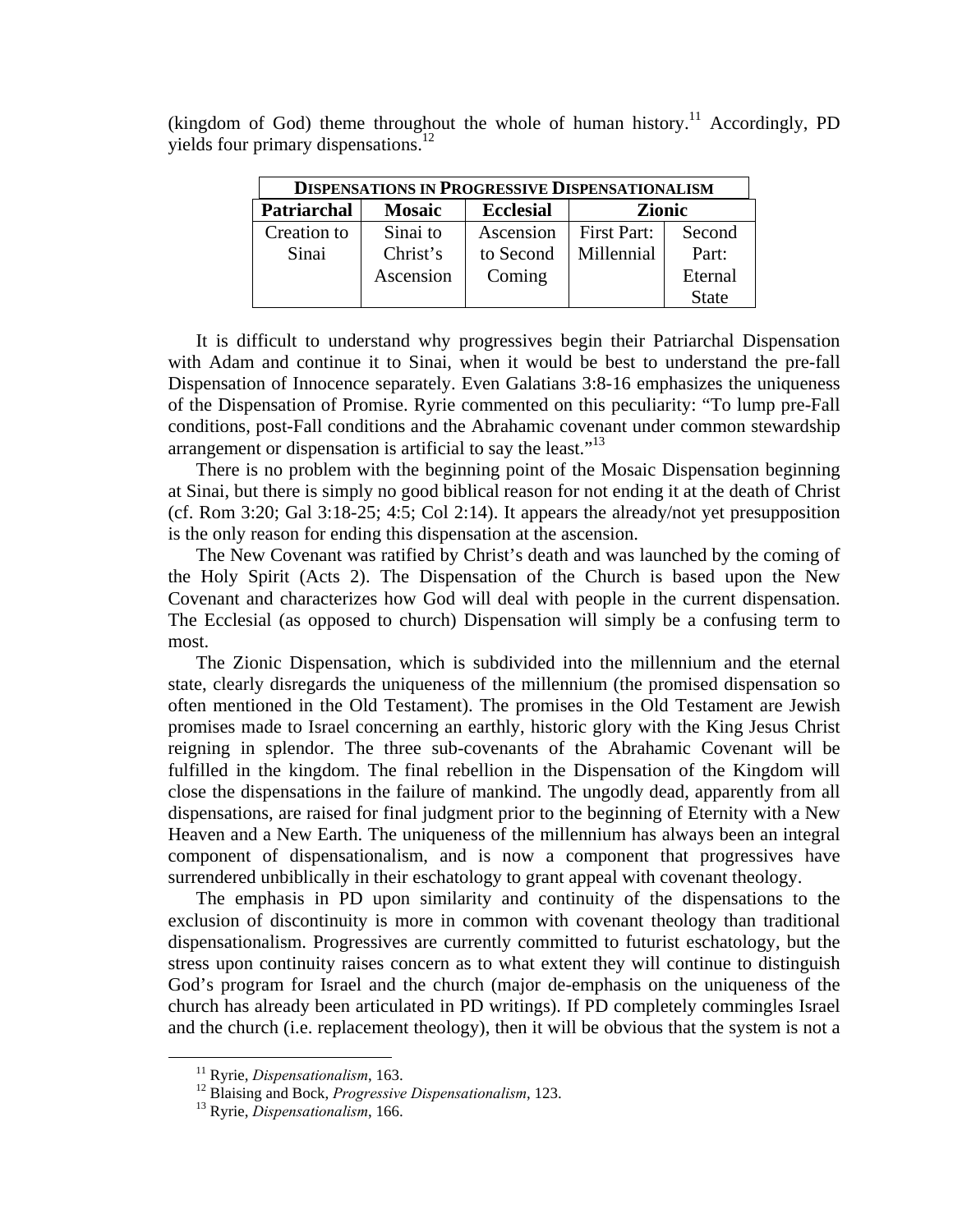valid form of dispensationalism. Of course, if biblical dispensationalists do not challenge the threat with a reasonable response, when progressives have finally found their "definition" they may have so eroded formerly dispensational schools to the point of no return.

# **Christocentricity**

Blaising has said that Christocentricity means, "[a]ll Scripture points to Christ and is interpreted correctly only with respect to Christ."<sup>14</sup> Contrary to Blaising, this is a feature that has been an emphasis universally recognized by all dispensationalists (Luke 24:27, 44). However, Blaising and Bock wanted to give the impression that PD has returned to the Christocentricity of Niagara and that the Scofield and Ryrie (essentialist) eras had abandoned this principle with their alleged "anthropologically centered"<sup>15</sup> and "doxological unity."<sup>16</sup>

What is needed today is a new approach to defining dispensationalism...one that may rehabilitate and revise features that were central to an earlier dispensationalism but may have been eclipsed by the concerns of an intervening generation [such as Scofield and Ryrie] (such as the factors of exclusivity and Christocentricity, which present-day dispensationalists share more closely with the Niagara dispensationalists than they do with their immediate predecessors).<sup>17</sup>

Scofield and Ryrie demonstrated that they are just as Christocentric as Niagara.

The Central Theme of the Bible is Christ. It is this manifestation of Jesus Christ, his Person as "God manifest in the flesh" (1 Tim. 3:16), his sacrificial death, and his resurrection, which constitute the Gospel. Unto this all preceding Scripture leads, from this all following Scripture proceeds.18

The outstanding theme that ties those sixty-six books together is God's provision of a Savior in Jesus Christ. The Old Testament predicts His coming, and the New Testament announces the good news of His coming. Not every verse, of course, directly mentions Him, but He is the theme that ties the Bible together.<sup>19</sup>

 Blaising and Bock used this point about Christocentricity as their integrating principle between Old and New Testament theology.<sup>20</sup>

The dispensationalism of this book distinguishes itself from the immediately preceding dispensationalism [i.e., Ryrie] and Scofieldism by the fact that instead of being anthropologically centered on two peoples, it is Christologically centered.<sup>21</sup>

<sup>&</sup>lt;sup>14</sup> Craig A. Blaising, "Dispensationalism: The Search for Definition," in *Dispensationalism, Israel and the Church*, eds. Craig A. Blaising and Darrell L. Bock (Grand Rapids: Zondervan, 1992), 18.

<sup>&</sup>lt;sup>15</sup> Craig A. Blaising and Darrell L. Bock, "Assessment and Dialogue," in *Dispensationalism, Israel and the Church*, 383. 16 Blaising, "The Search for Definition," in *Dispensationalism, Israel and the Church*, 27. 17 Ibid., 30.

<sup>&</sup>lt;sup>18</sup> The Scofield Reference Bible, ed. C. I. Scofield, (New York: Oxford University Press, 1909), vi.

<sup>&</sup>lt;sup>19</sup> Charles C. Ryrie, *Ryrie's Concise Guide to the Bible* (San Bernardino, CA: Here's Life Publishers,

<sup>1983), 13. 20</sup> Blaising and Bock, "Assessment and Dialogue," in *Dispensationalism, Israel and the Church*, 382. 21 Ibid., 383.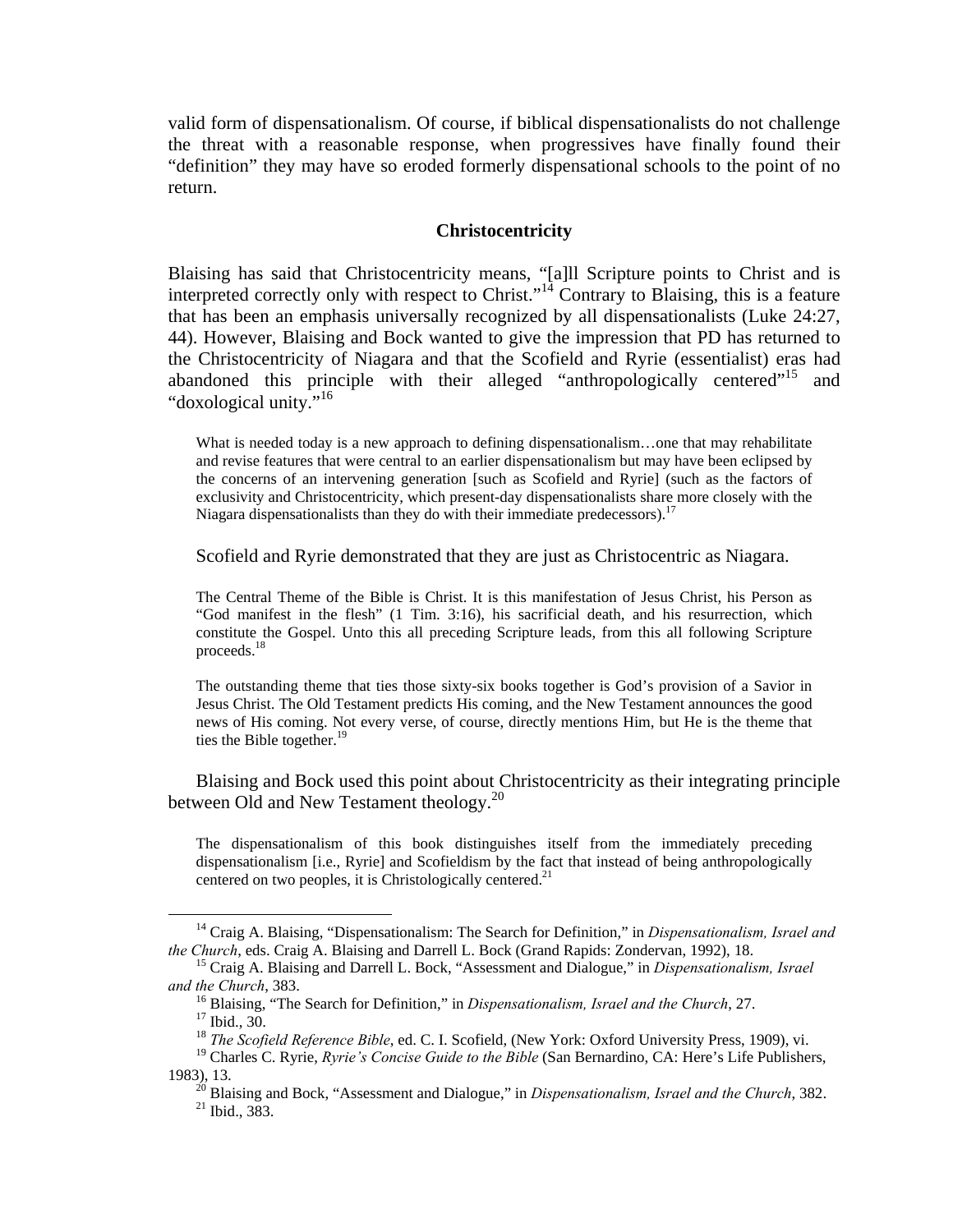It appears that Blaising and Bock are using Christocentricity in a manner different than Niagara and other dispensationalists. They seem to have used it as a mechanism to separate dispensational distinctives (hardly the same direction that those of the Niagara era were moving). They seem to be using Christocentricity in the same manner a covenant theologian uses the covenant to argue against distinctions seen by dispensationalists. Christocentricity is one of the devices they used to argue for a present form of a Davidic rule for Christ.

The movement from the past to the present and then to the future dispensations is not due to a plan for two different kinds of people but rather is due to the history of Christ's fulfilling the plan of holistic redemption in phases (dispensations). $^{22}$ 

 For Blaising to describe PD as Christocentric, as set against the characterization that Scofield's dispensationalism is anthropologically centered or Ryrie's is defectively theocentric is an arbitrary judgment. It could just as likely been said (*only as a matter of illustration*) that Blaising and Bock's dispensationalism is influenced by Karl Barth, since he is often described as having a Christocentric theology. It would be better to understand each brand of dispensationalism as having a certain view of each aspect of theology. Each view has an anthropological dimension. Each view has a Christological position, etc. Therefore, it does not make one form of dispensationalism any better or more heroic (better able to explain the Bible) to state that PD is Christocentric, as set against other forms of dispensationalism. $^{23}$ 

# **Israel and the Church**

The emphasis upon the continuity of the dispensations in PD results in a lessening of teaching regarding the uniqueness of the church. Even the mystery concept of the church is not taught as unrevealed in the Old Testament but merely unrealized. The outcome of continual PD development and departure from dispensationalism may result in teaching God does not truly have a separate program for the church. The church is already regarded as a sub-category of the kingdom in PD. It is called an "'already', or 'sneak preview'" of the kingdom<sup>24</sup> and a "'functional outpost of God's Kingdom."<sup>25</sup> The church is regarded as the present revelation of the kingdom today.26 Indeed, David Turner referred to "the 'new Israel,' the church."27 Significantly, Bruce Waltke's response to PD noted that Turner's "position is closer to covenant theology than to dispensationalism."<sup>28</sup>

 $22$  Ibid.

<sup>23</sup> Ron J. Bigalke Jr. and Thomas D. Ice, "History of Dispensationalism," in *Progressive* 

*Dispensationalism: An Analysis of the Movement and Defense of Traditional Dispensationalism*, ed. Ron J.

Bigalke Jr. (Lanham, MD: University Press of America, 1995), xxxvii-xxxix.<br><sup>24</sup> Darrell L. Bock, "The Reign of the Lord Christ," in *Dispensationalism, Israel and the Church*, 53.<br><sup>25</sup> Robert L. Saucy, "The Church as the M

<sup>155. 26</sup> Blaising and Bock, *Progressive Dispensationalism*, 257. 27 David L. Turner, "The New Jerusalem in Revelation 21:1-22:5," in *Dispensationalism, Israel and* 

<sup>&</sup>lt;sup>28</sup> Bruce K. Waltke, "A Response," in *Dispensationalism, Israel and the Church*, 348.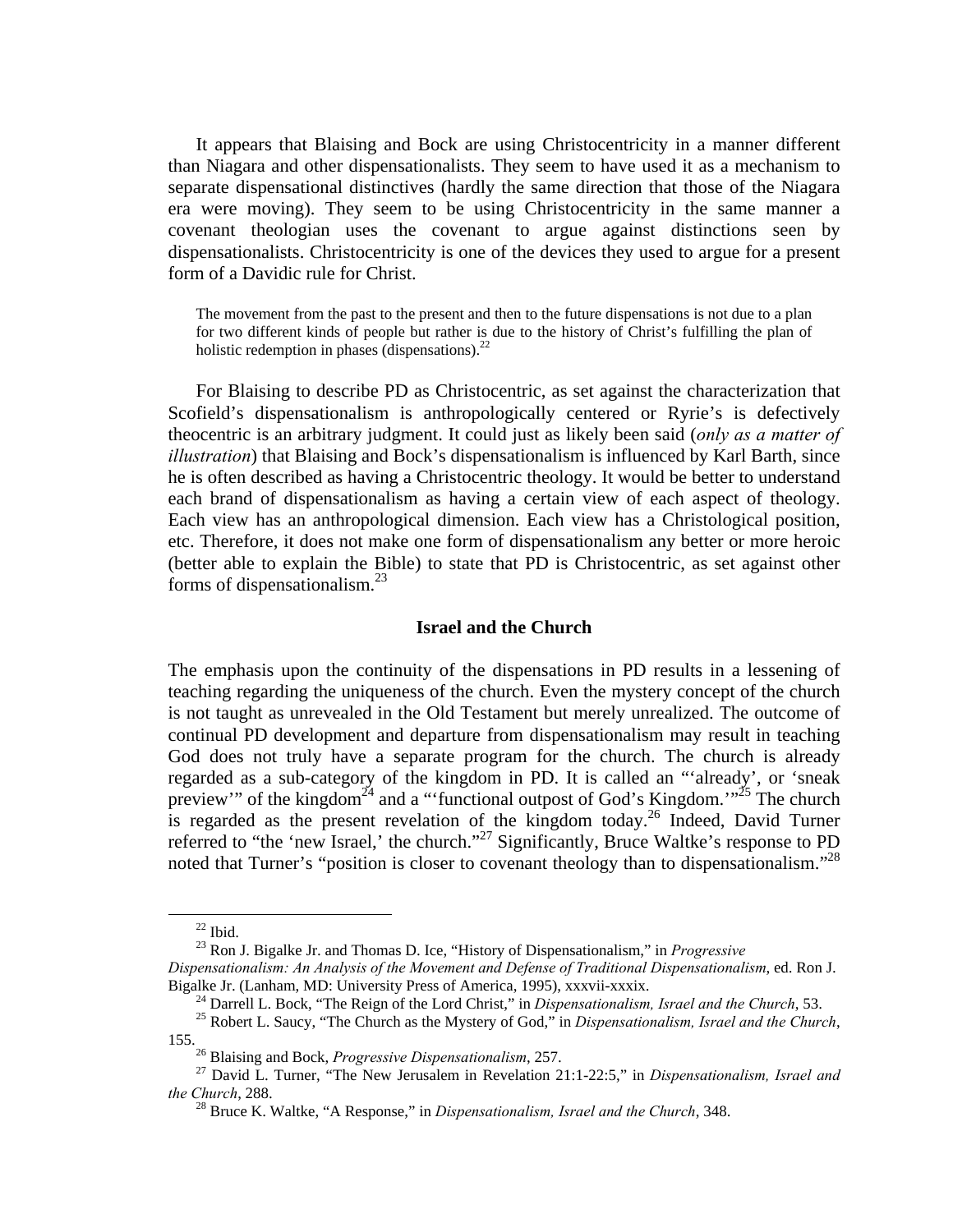By confusing the uniqueness of the church, PD is regarding the rapture as a minimal doctrine and therefore disregarding God's revealed program for the church.

 Blaising explained that PD's search for a new definition "has led many dispensationalists to abandon the *transcendental distinction* of heavenly versus earthly peoples in favor of a *historical distinction* in the progressive revelation of the divine purpose. The unity of divine revelation, of the various dispensations, is found in the goal of history, the kingdom of God."<sup>29</sup> It is important to remember that progressives have an agenda for integrating dispensational and nondispensational systems, in addition to the distinctions between the church and Israel. It is for this reason they downplay the rapture and the fact that this is the next great event for the church. The rapture is way down the list of important doctrines in PD; yet, with all due respect, there are over thirteen identifiable rapture passages in the New Testament which does not make the doctrine a minor issue.

 Blaising alluded to dispensationalist statements of a heavenly destiny for the church and an earthly destiny for Israel. The word "destiny" is possibly misleading. The words purpose, program, and function are best used to describe what is occurring with the church and Israel. God has a distinct purpose and program for the church now. He has a distinct purpose, program, and function for Israel in the kingdom, even though the church will be there with the Lord. Acts 1:6-7; 3:18-on; 1 Thessalonians 1:10, and especially all that is written in Jeremiah 30-33, have much to say about the regathering of the Jews, God's purpose for them in the kingdom, and the intent of the kingdom.

 Perhaps the greatest concern regarding PD is the confusion it has created regarding the distinctions between Israel and the church. For instance, one progressive wrote, "The believing remnant of Israel within the church share in promises that have Old Testament roots. Through the covenants, Messiah, and promises of Israel, they experience promised blessings in which Gentiles also participate."<sup>30</sup> Another progressive stated, "One of the most striking differences between progressive and earlier dispensationalists, is that progressives do not view the church as an anthropological category in the same class as terms like Israel, Gentile Nations, Jews, and Gentile people. . . . The church is precisely redeemed humanity itself (both Jews and Gentiles) as it exists *in this dispensation* prior to the coming of Christ."<sup>31</sup> Another progressive, for yet another example, referred to "the 'new Israel,' the church."<sup>32</sup> It appears, at times, that progressives are advocating a holistic and unified doctrine of salvation that is similar to the covenant of grace in covenant theology. Furthermore, Paul did regard the church as anthropologically distinct from Israel and the Gentiles in 1 Corinthians 10:32. Another progressive referred to Israel and the church as the "one people of God" meaning salvation has always been by grace through faith (which is, of course, biblical), but such terminology confuses the distinctions between Israel and the church and actually appears to be in greater agreement with covenant theology.

 Although progressives claim to employ a grammatical-historical interpretation, they mean something entirely different from traditional dispensationalism. For instance,

<sup>&</sup>lt;sup>29</sup> Craig A. Blaising, "Dispensationalism: The Search for Definition," in *Dispensationalism, Israel and the Church*, 33.

<sup>&</sup>lt;sup>30</sup> Carl B. Hoch Jr., "The New Man of Ephesians 2," in *Dispensationalism*, *Israel and the Church*, 126.<br><sup>31</sup> Blaising and Bock, *Progressive Dispensationalism*, 49.<br><sup>32</sup> Turner, "The New Jerusalem," in *Dispensationali*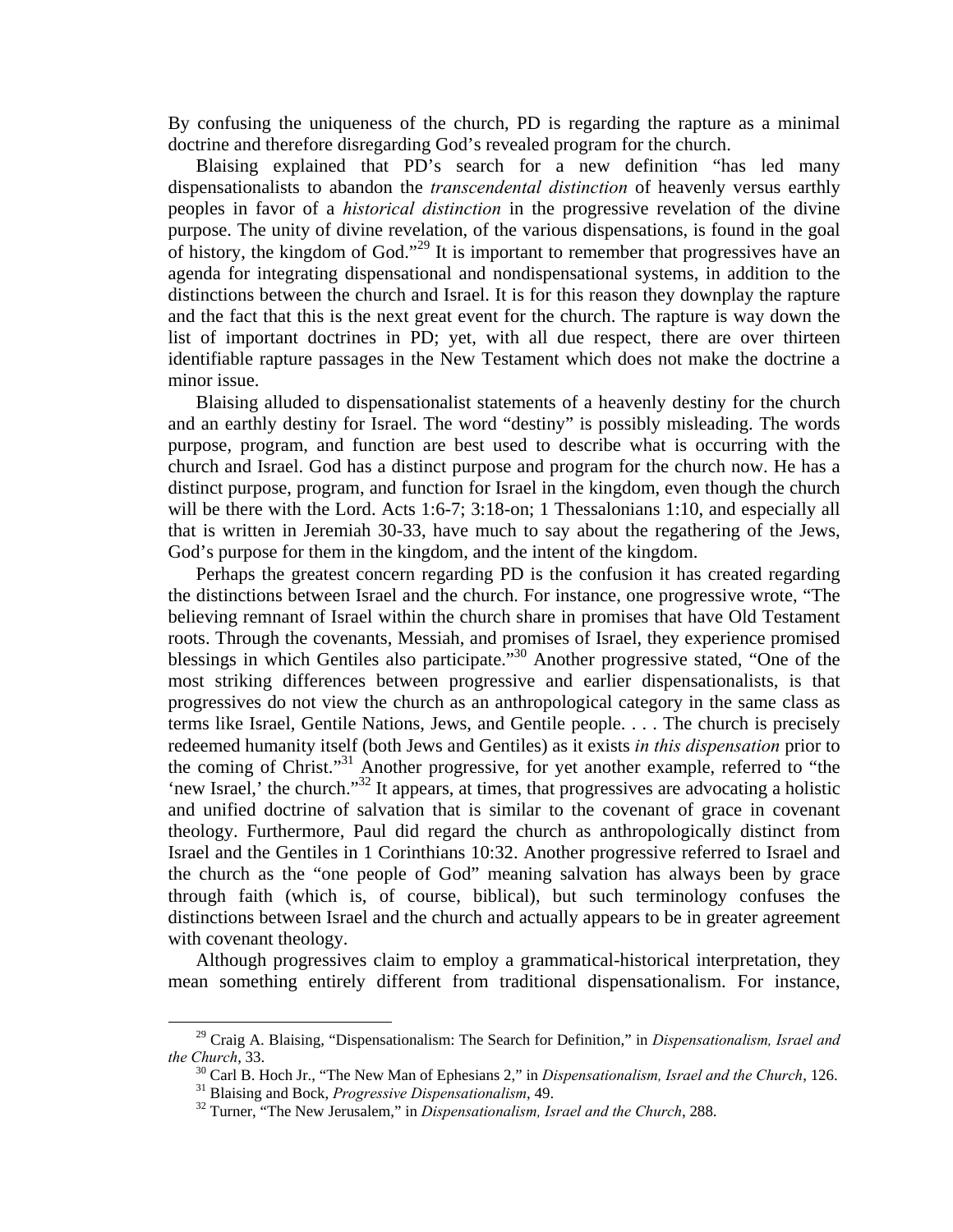grammatical-historical interpretation means there is a single-meaning assigned to a text that does not change. However, the complementary hermeneutic of PD does teach the meaning of texts can change. It is true that progressives are not teaching the New Testament abandons Old Testament promises (as in amillennialism), but their focus on "preunderstandings" and openness to nondispensational systems causes this author to wonder if they will eventually move in that direction since they are already closer to a modified form of covenant theology.

# **Literal Interpretation of the Biblical Covenants**

Progressive dispensationalist, Craig Blaising, indicated the drift today from literal interpretation. He wrote, "Hermeneutics has become much more complex today than when Charles Ryrie affirmed literal interpretation as the 'clear, plain, normal' method of interpretation. . . . Literary interpretation has developed so that some things which earlier interpreters thought they 'clearly' saw in Scripture, are not 'clearly' seen today at all."<sup>33</sup> It is because of progressive dispensationalists' drift toward nondispensational systems of interpretation that they have adopted the same hermeneutical principles of antidispensational systems. The grammatical-historical interpretation (which Blaising referenced) has always been identified with dispensational hermeneutics; however, PD uses the term in a manner quite different than dispensationalists historically.

In the 1950s and '60s, other evangelicals were also shying away from "spiritual hermeneutics" ["typology"] in favor of grammatical-historical interpretation. However, evangelical grammaticalhistorical interpretation was also broadening in the mid-twentieth century to include the developing field of biblical theology. Grammatical analysis expanded to include developments in literary study, particularly in the study of genre, or literary form, and rhetorical structure. Historical interpretation came to include a reference to the historical and cultural context of individual literary pieces for their overall interpretation. And by the late 1980s, evangelicals became more aware of the problem of the interpreter's historical context and traditional preunderstanding of the text being interpreted. These developments are now shared by evangelical biblical scholars of different traditions, including many dispensationalists. They have opened up new vistas for discussion which were not considered by earlier interpreters, including classical and many revised dispensationalists. These are the developments which have led to what is now called "progressive dispensationalism."<sup>34</sup>

 Almost two decades earlier, Blaising had written, ". . . consistently literal exegesis is inadequate to describe the essential distinctive of dispensationalism."35 Progressive dispensationalists are not rejecting literal interpretation completely; they are rejecting consistent, traditional historical-grammatical interpretation. Traditional dispensationalists have always employed a consistent and literal interpretation of the Scripture from Genesis to Revelation.<sup>36</sup> Today a new, compromised hermeneutic of the former is being employed by progressive dispensationalists called a "complementary hermeneutic."

 <sup>33</sup> Blaising and Bock, *Progressive Dispensationalism*, 36. 34 Ibid., 35-36.

 $35$  Craig A. Blaising, "Developing Dispensationalism, Part 2: Development of Dispensationalism by Contemporary Dispensationalists," *Bibliotheca Sacra* 145 (July-September 1988): 272.

<sup>&</sup>lt;sup>36</sup> See Robert L. Lightner, "Consistency from Genesis to Revelation," in *Revelation Hoofbeats*, gen. ed. Ron J. Bigalke Jr. (Longwood, FL: Xulon Press, 2003), 95-105.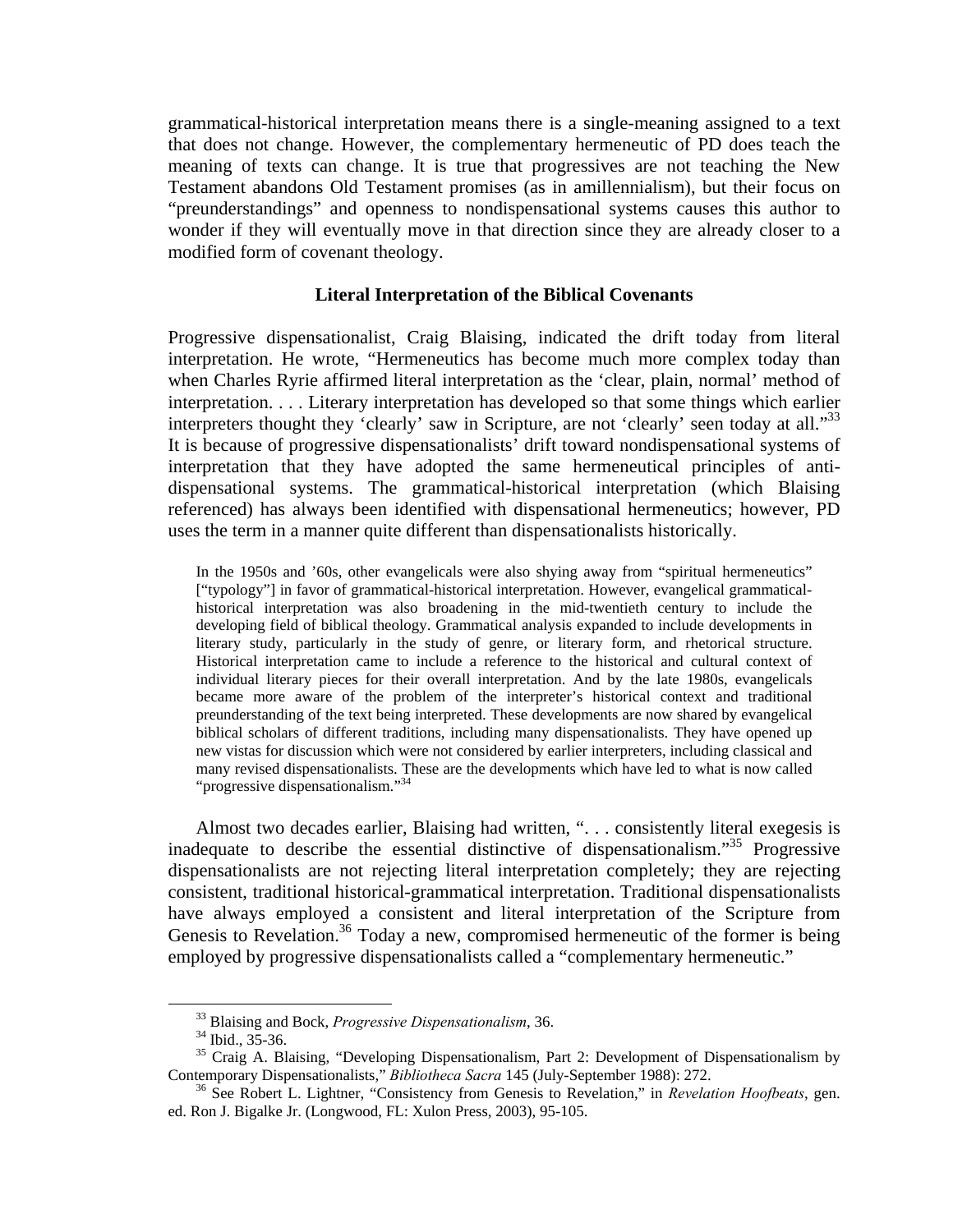Certainly there have been differences of opinion in the history of dispensationalism; however, the progressives' new approach to hermeneutics is a major change compared to earlier dispensationalism, which always taught that there was only one intended meaning of a text. Historically, the Protestant Reformers affirmed that subjects could change in paragraphs, but there is only one subject in view in any given passage. In other words, there is no expanded meaning that can be derived beyond the original intent of Scripture.

 It is important again to note that Blaising and Bock's book, subtitled *The Search for Definition*, rejected Ryrie's *sine qua non* but the authors did not attempt to articulate any essentials themselves! Blaising believes that traditional dispensationalism is the product of Baconianism and would rather have Christians to be "text-based."37 The issue is whether there can be clear essentials that are demonstrated to be valid by interaction with the Text. The interpreter is told that he must recognize his "human limitations" and preunderstanding (the "hermeneutical spiral") before interpreting Scripture. Certainly, one must rely on the Holy Spirit to illumine the mind (1 Cor 2), but this is not to say that a *sine qua non* is irrelevant. The conclusion is one of postmodern subjectivity rather than any form of objectivity. The result is a multilevel (up to three levels) reading of Scripture that creates a complementary hermeneutic.<sup>38</sup>

Bock argued, "Both our limitations and our grid [our preunderstandings<sup>39</sup>] are combined to form a prism through which we interpret reality and through which we read our texts. As good as the text is that which we read, it always comes to us through the prism we construct of reality."<sup>40</sup> Presuppositions<sup>41</sup> and preunderstandings, according to PD, hinder interpreting Scripture according to the original intent.<sup>42</sup> Concerning the postmodern influence upon hermeneutics, McQuilkin and Mullen wrote,

It [postmodern thinking] is said by some to be the logical development of modernism toward ever greater relativity, not only in the perception of truth but also of reality itself. On this view postmodernism would be the logical outcome of Enlightenment thinking, the final step of recognizing that meaning is created in part, at least, by my personal perceptions. . . . The role of the interpreter, the knowing subject, is being redefined not merely for how meaning is to be understood and communicated but actually for how the interpreter participates in the creation of meaning and even, for some, the creation of whatever reality there is.<sup>43</sup>

Due to presuppositions and preunderstandings, the interpreter can only approximate toward understanding the authorial intent of Scripture, which is why progressives give much emphasis to what is called a "community hermeneutic."44 Postmodernists apply the deconstruction of literature to "interpret reality" by emphasizing the reader-response theory of meaning, which "is a fancy way of saying that when you read something, you can never know for sure what the writer meant. Meaning is determined by the reader. . . .

 <sup>37</sup> Blaising and Bock, *Progressive Dispensationalism*, 75. 38 Ibid., 100-103.

 $39$  Bock defined preunderstandings as authoritarian and cultural influences [Ibid., 60].

<sup>40</sup> Ibid., 59.

<sup>&</sup>lt;sup>41</sup> Bock defined presuppositions as fixed, and may be held either consciously or unconsciously [Ibid]. <sup>42</sup> In fairness, Bock does believe there are fundamentals of the faith which are absolute [Ibid., 70].

<sup>&</sup>lt;sup>43</sup> Robertson McQuilkin and Bradford Mullen, "The Impact of Postmodern Thinking on Evangelical Hermeneutics," *Journal of the Evangelical Theological Society* 40 (March 1997): 69-70.

<sup>&</sup>lt;sup>44</sup> A community hermeneutic would include four or more acceptable interpretations of a given verse, as opposed to being dogmatic concerning a single meaning of a given verse. Interpreting the authorial intent of a given biblical verse is not the goal; rather, conviction and responsiveness are the emphasis.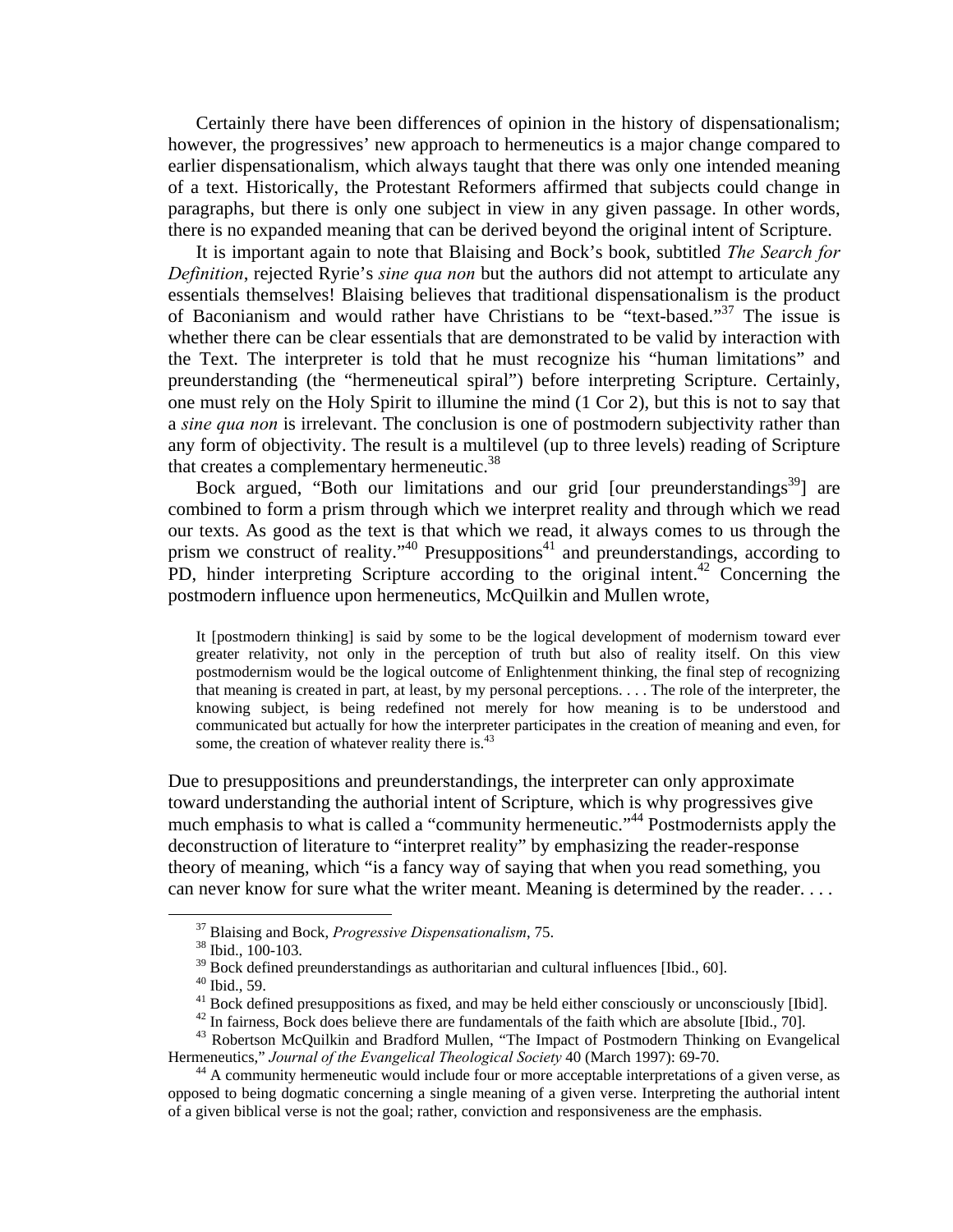Nothing is clear. Nothing is certain. Everything is interpretation."45 The meaning of a given verse is dependent upon the presuppositions and preunderstandings of the one who is reading the text. There can be as many acceptable interpretations as there are readers. Presuppositions and preunderstandings "influence perspective and impact interpretation."<sup>46</sup>

 Consequently, the multilevel ("layered") approach of PD is remarkably similar to the amillennial approach of Vern Poythress who suggested four levels of communication in the symbolism of Bible prophecy.<sup>47</sup> Likewise C. Marvin Pate, a progressive dispensationalist, followed the multilevel approach of amillennialism as he wrote in harmony with preterists who interpret first century Jerusalem with those prophecies of Babylon in the book of Revelation. 48 Pate's interpretative approach is eclectic as he combined forms of preterism and idealism with futurism.<sup>49</sup> Instead of teaching one single meaning, Pate can be in harmony with almost all prophetic views. The self-defeating nature of this eclectic approach is seen in Pate's attempt to state Revelation records prophesied events preceding the predictions that prophesied of tribulation events. For instance, he believes the prophesied wars within the second, third, and fifth seal judgments occurred before Revelation was written.<sup>50</sup> Clearly, progressives do not offer clarity of the text; rather they offer confusion by introducing precariousness to hermeneutics.

 The issue in regards to the difference in hermeneutics has to do with the subject of progressive revelation, which is the gradual unfolding over a chronological period of certain revealed truths of God as recorded in Scripture. The issue of hermeneutics is the major difference between progressives and traditionalists. Progressive revelation emphasizes development, or enlargement of God's sovereign plan. Dr. John Walvoord wrote,

Dispensationalists all recognize that there is the element of progressive revelation throughout Scripture, and in fact this is inherent in and emphasized by dispensational interpretation. The difference between the dispensational interpretation and the nondispensational interpretation is not an affirmation or denial of progressive revelation, but rather is the contrast between literal versus nonliteral interpretation. It seems clear to most observers of the history of doctrine that prior to the writings of the New Testament, prophets as well as ordinary people in the Old Testament understood that God had a special program for Israel, and that this had its consummation in the

*Revelation*, gen. ed. C. Marvin Pate (Grand Rapids: Zondervan, 1998), 160-61, 168-169.

 <sup>45</sup> David Henderson, *Culture Shift: Communicating God's Truth to Our Changing World* (Grand Rapids: Baker, 1998), 192.<br><sup>46</sup> Blaising and Bock, *Progressive Dispensationalism*, 61.<br><sup>47</sup> Vem Sheridan Poythress, "Genre and Hermeneutics in Rev. 20:1-6," *Journal of the Evangelical* 

*Theological Society* 36 (March 1993): 41-43. He suggested the nature of symbolism in Bible prophecy suggests four levels of communication: (1) "The linguistic level, consisting of the textual record itself"; (2) "The visionary level, consisting of the visual experience that John had in seeing the beast"; (3) "The referential level, consisting of the historical reference of the beast and of the various particulars in the description"; and, (4) A symbolical level, consisting of the interpretation of what the symbolic imagery actually connotes about its historical referent." 48 C. Marvin Pate, "A Progressive Dispensational View of Revelation," in *Four Views on the Book of* 

 $49$  Ibid., 145-146.

<sup>50</sup> Ibid., 151-157. See also Darrell L. Bock, "Hermeneutics of Progressive Dispensationalism," in *Three Central Issues in Contemporary Dispensationalism: A Comparison of Traditional and Progressive Views*, gen. ed. Herbert W. Bateman IV (Grand Rapids: Kregel, 1999), 107.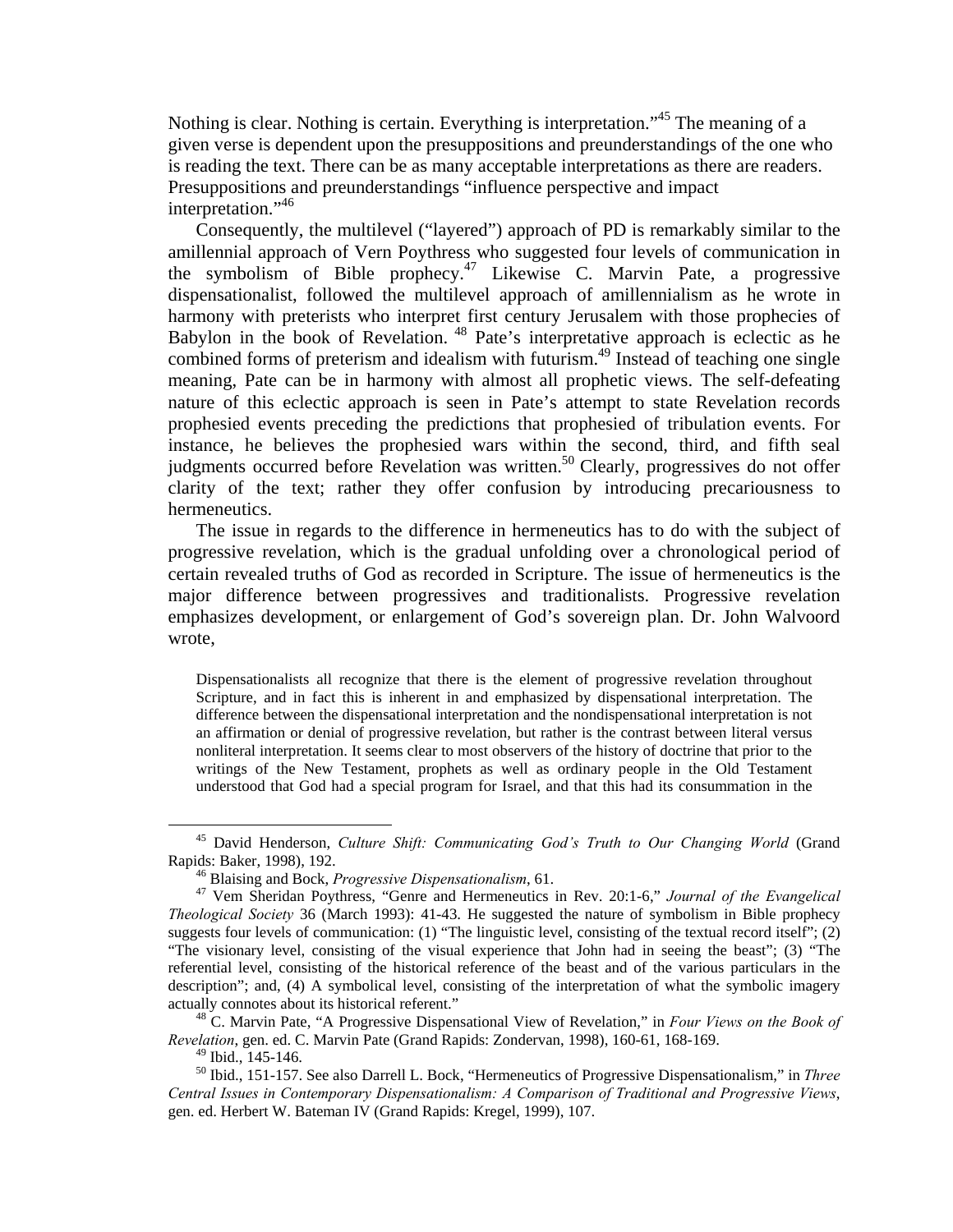coming of their Messiah and in their repossession of the promised land. The golden age predicted in the Old Testament for Israel anticipated a literal fulfillment.

 The difference in interpretation originates when amillenarians and some premillenarians interpret the New Testament as contradicting or amending this concept to the extent of substituting a nonliteral fulfillment of these hopes voiced in the Old Testament. The issue accordingly is not progressive revelation versus nonprogressive revelation, but rather whether in progressive revelation there is contradiction or correction of what was commonly assumed to be the main tenor of Old Testament revelation.<sup>51</sup>

 The complementary hermeneutic does not emphasize development rather it emphasizes change. Progressives stated, "The New Testament does introduce change and advance; it does not merely repeat Old Testament revelation. In making complementary additions, however, it does not jettison old promises. The enhancement is not at the expense of the original promise.<sup> $52$ </sup> In other words, "complementary additions" result in an unparalleled interpretation of the New Testament that goes beyond the original intent and creates an entirely new context. The direction that progressives are taking is a liberal, at-will hermeneutic.

 Certainly, there is a sense in which the biblical covenants are fulfilled progressively. For instance, Abraham enjoyed some of the promises that God has covenanted with him. The Davidic Covenant was fulfilled some in David and Solomon's day, yet there will be a complete fulfillment in the millennial kingdom. However, a change in progressive revelation is that Christ is reigning now of David's throne in heaven. Furthermore, the Land Covenant could imply another people based on the complementary approach, which leaves the interpreter guessing as to whether or not a specific prophecy is fulfilled or not. It is the progressive "change" that is revisionist of the Old Testament. Complementary hermeneutics allows the interpreter to be liberal with the Text. While progressive revelation affirms developments in Scripture, there is not a change of meaning in the New Testament.

 The Abrahamic Covenant (Gen 12:1-3) promised a land (12:1; cf. 13:14-17), a seed, or numerous descendants (12:2; cf. 13:16; 17:2-6), and a blessing, or redemption (12:3; cf. 22:18). Consequently, it is the beginning of all redemptive covenants, and all of God's spiritual blessings for both Jew and Gentile are the result of this covenant (12:1-3, 7; 13:14-17; 15:1-21; 17:1-21; 22:15-18). Therefore, it must be the starting point for any discussion regarding covenant fulfillment. A consistent use of the literal hermeneutic makes interpretation regarding the Abrahamic Covenant to be a foundational element for dispensational premillennialism. The covenant is seen as unfulfilled and unconditional to be fulfilled with Israel. Since the sub-covenant promise to Israel regarding the land are inseparable from the fulfillment of the sub-covenants of seed and blessing within the Abrahamic Covenant, any discussion of fulfillment must correspond to Israel being in possession of her land under her Messiah King. If the covenants are understood literally, then fulfillment can only correspond to a future blessing of believing, national Israel in the land of promise under the rule of Messiah in the millennium. PD has five main weaknesses regarding the interpretation of the biblical covenants.

 <sup>51</sup> John F. Walvoord, "Part 1: Does the Church Fulfill Israel's Program?" *Bibliotheca Sacra*<sup>137</sup> (January-March 1980): 121. 52 Craig A. Blaising and Darrell L. Bock, "Dispensationalism, Israel and the Church: Assessment and

Dialogue," in *Dispensationalism, Israel and the Church*, 392-393.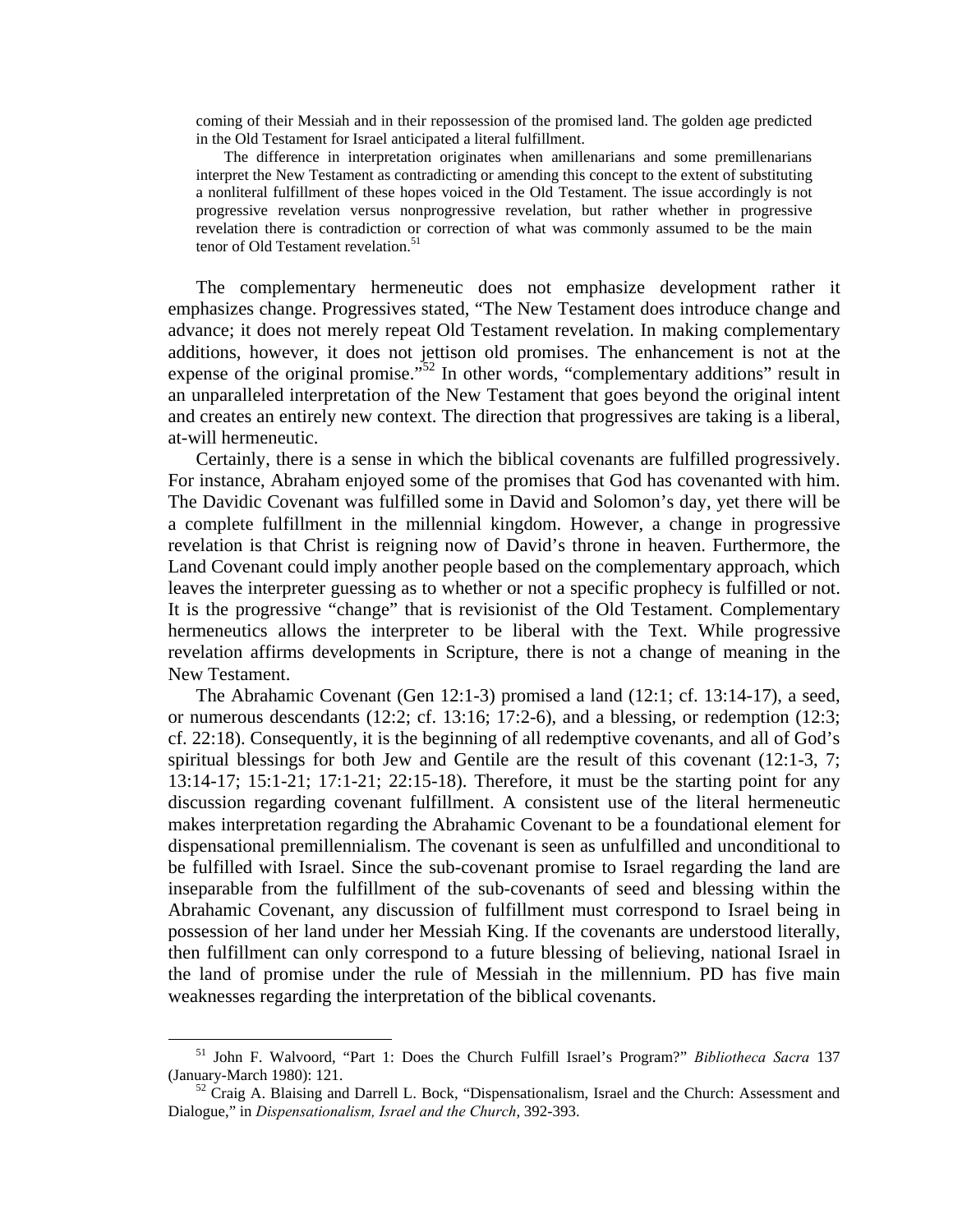*First*, the complementary hermeneutic of PD obfuscates the distinction between Israel and the church. Since the church is not taught to be a mystery, but only unrealized in the Old Testament, the corollary is disregard for the two distinct purposes of God for Israel and the church. Blaising's statement that "Jewish Christians will join the Old Testament remnant of faith in the inheritance of Israel" raises the question why a believing Jew today would not inherit the blessings promised to the church. Saucy included the church in the concept of the "people of God," which he began with the nation of Israel (and did not answer how pre-Israelite redeemed people are included in this concept), and taught that the church participates "along with Israel in the final inheritance that God has prepared for all of his people, both those who are Gentiles and those of Israel."<sup>53</sup> Such statements are a form of spiritualization of covenant promises to Israel which have now been applied to the church. PD emphasizes greater continuity between the dispensations (i.e. progress between the dispensations wherein the unifying theme of history is the kingdom of  $God$ <sup>54</sup> regarding the purposes of God for Israel and the church so that it is not entirely dissimilar from the teaching of covenant theology which equates Israel with an Old Testament church.55 The rejection of the concept of Israel and the church as distinct peoples of God possessing distinct programs is a major weakness of PD.

*Second*, by obfuscating the distinctions between Israel and the church, PD does not adequately recognize the centrality of the nation of Israel in the program of God. The Abrahamic Covenant necessitates Israel to inherit certain promises and blessings distinct from God's blessings to the church. The Zionic Dispensation of PD merges the millennium and the eternal state which fails to give adequate attention to the centrality of Israel in the millennial kingdom. Referring to the one-people-of-God dispensationalism (i.e. PD), covenant theologian Vern Poythress commented, "So, provided we are able to treat the question of Israel's relative distinctiveness in the Millennium as a minor problem, no substantial areas of disagreement remain."<sup>56</sup>

*Third*, traditional dispensationalism recognizes Scripture to indicate a natural seed of Abraham (Isa 41:8), Christ as seed (Gal 3:16), and a spiritual seed (3:29). The church is the spiritual seed of Abraham since she experiences salvation through faith in Christ, but the heir of the national promises is the natural seed, Israel. PD minimizes discontinuity in redemption when speaking of one people of God "related to him through the same covenant salvation" by grace through faith in God's promises based on Christ's atoning death. Therefore, the distinction in God's purposes for Israel and the church is rejected.<sup>57</sup> Belief in the "one people of God" in redemption would seem to include a unified eschatological purpose for Israel and the church (and would require the rejection of a pretribulational rapture). PD emphasizes redemptive continuity between Israel and the church as the seed of Abraham, but does not apply the continuity consistently to include all eschatological aspects. Israel and the church do not have separate purposes, but are

 <sup>53</sup> Saucy, "The Church as the Mystery of God," in *Dispensationalism, Israel and the Church*, 134-135; cf. Blaising and Bock, *Progressive Dispensationalism*, 187-193. 54 Craig A. Blaising, "Dispensationalism: The Search for Definition," in *Dispensationalism, Israel and* 

the Church, 33.<br><sup>55</sup> Blaising and Bock, *Progressive Dispensationalism*, 51.<br><sup>56</sup> Vern Sheridan Poythress, *Understanding Dispensationalists* (Grand Rapids: Zondervan, 1987), 51.<br><sup>57</sup> Robert L. Saucy, "Israel and the Churc

ed. John S. Feinberg (Westchester, IL: Crossway Books, 1988), 241.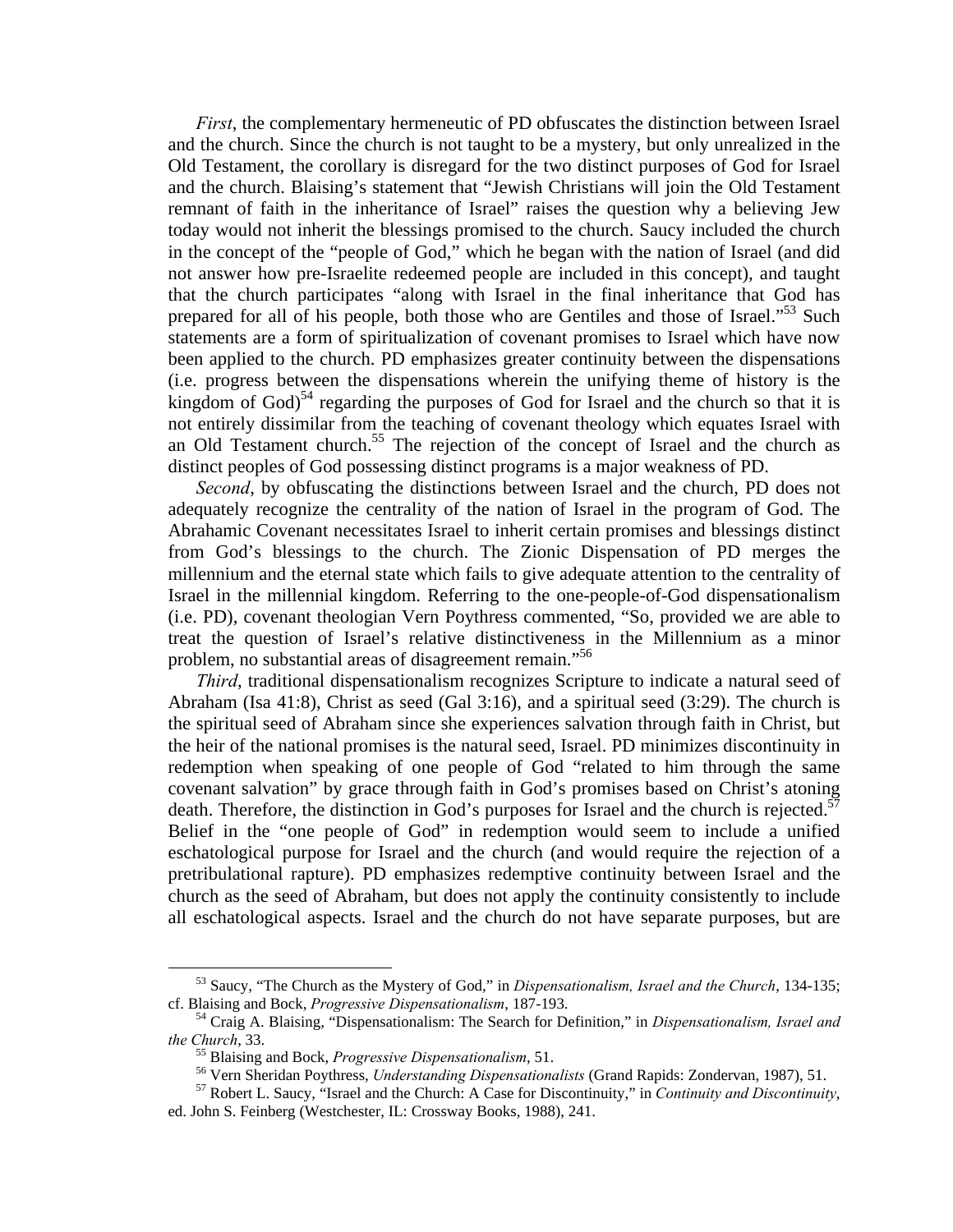both components of God's eschatological kingdom program since "the true seed of Abraham includes both Jews and Gentiles."<sup>58</sup>

*Fourth*, if all the blessings of the Abrahamic Covenant (i.e., land, seed, and blessing) are inherited by those in Christ, then PD should teach the church receives promise of the land which will progressively diminish the central role of Israel in the millennium. Furthermore, if the Abrahamic, Davidic, and New Covenants are inaugurated then there should also be mention of an inaugurated Land Covenant. Furthermore, traditional dispensationalists have taught that Jesus is currently exalted at the right hand of the Father, but this throne is not to be confused with David's throne. Progressive dispensationalists teach that Christ is now reigning on David's throne in heaven at the right hand of the Father as an "already" partial fulfillment and inaugurated Davidic kingdom but also teach Christ is "not yet" reigning on earth in the future millennium. Therefore, the Father's throne and the Davidic throne are thought to be synonymous. Progressives believe Jesus' statement that the kingdom of heaven is near means the "already" aspect of the kingdom arrived with the first coming of Christ.

*Fifth*, PD fails to teach progressive revelation adequately. Progressives have stated, "The New Testament does introduce change and advance; it does not merely repeat Old Testament revelation. In making complementary additions, however, it does not jettison old promises. The enhancement is not at the expense of the original promise.<sup>59</sup> Certainly, God has progressively revealed more truth; He has even introduced new truths in the New Testament and developed truths from the Old Testament. However, the New Testament nowhere changes or reinterprets the Old Testament. Progressive revelation does not mean the New Testament changes Old Testament prophecies so that it cannot be understood apart from the New Testament.

 Clearly, PD is not the historical antecedent of pretribulational, premillennial dispensationalism. The real issue is whether the Bible is inerrant, whether it is verbally inspired, and whether it should be interpreted literally. The concept of literal interpretation is the real issue in the interpretation of prophecy today.<sup>60</sup> Consistent, literal interpretation is the *sine qua non* of any theological system since it allows no fuller or extended meaning beyond the original intent of Scripture. The current trends in evangelical hermeneutics, as followed by progressive dispensationalists, will inevitably

 <sup>58</sup> Robert L. Saucy, *The Case for Progressive Dispensationalism* (Grand Rapids: Zondervan, 1993), 50.

<sup>59</sup> Blaising and Bock, "Assessment and Dialogue," in *Dispensationalism, Israel and the Church*, 392-

 $393.$ <sup>60</sup> On several personal conversations with the late Dr. John F. Walvoord, he would state the importance of verbal, plenary inspiration in the development (as opposed to changes by PD) of dispensationalism. Regarding the important issues regarding traditional dispensationalism, Walvoord reiterated the same thinking in response to a winter 1999 advertisement on dispensationalism submitted by Mal Couch to the *DFW Christian Heritage*. Walvoord wrote, "The whole discussion as it stands should be clarified by the history of the doctrine. Dispensationalism did not grow out of premillennialism or pretribulationism but out of the fact that there is progressive revelation in the Bible. . . . Frankly I do not believe that dispensationalism is the real issue. The real issue is whether the Bible is inerrant, whether it is verbally inspired, and whether it should be interpreted literally. The concept of literal interpretation is the real issue in the interpretation of prophecy today" [John F. Walvoord, personal correspondence to Mal Couch, 1999; quoted in *The Conservative Theological Society / Tyndale News* (Spring 1999): 2-3].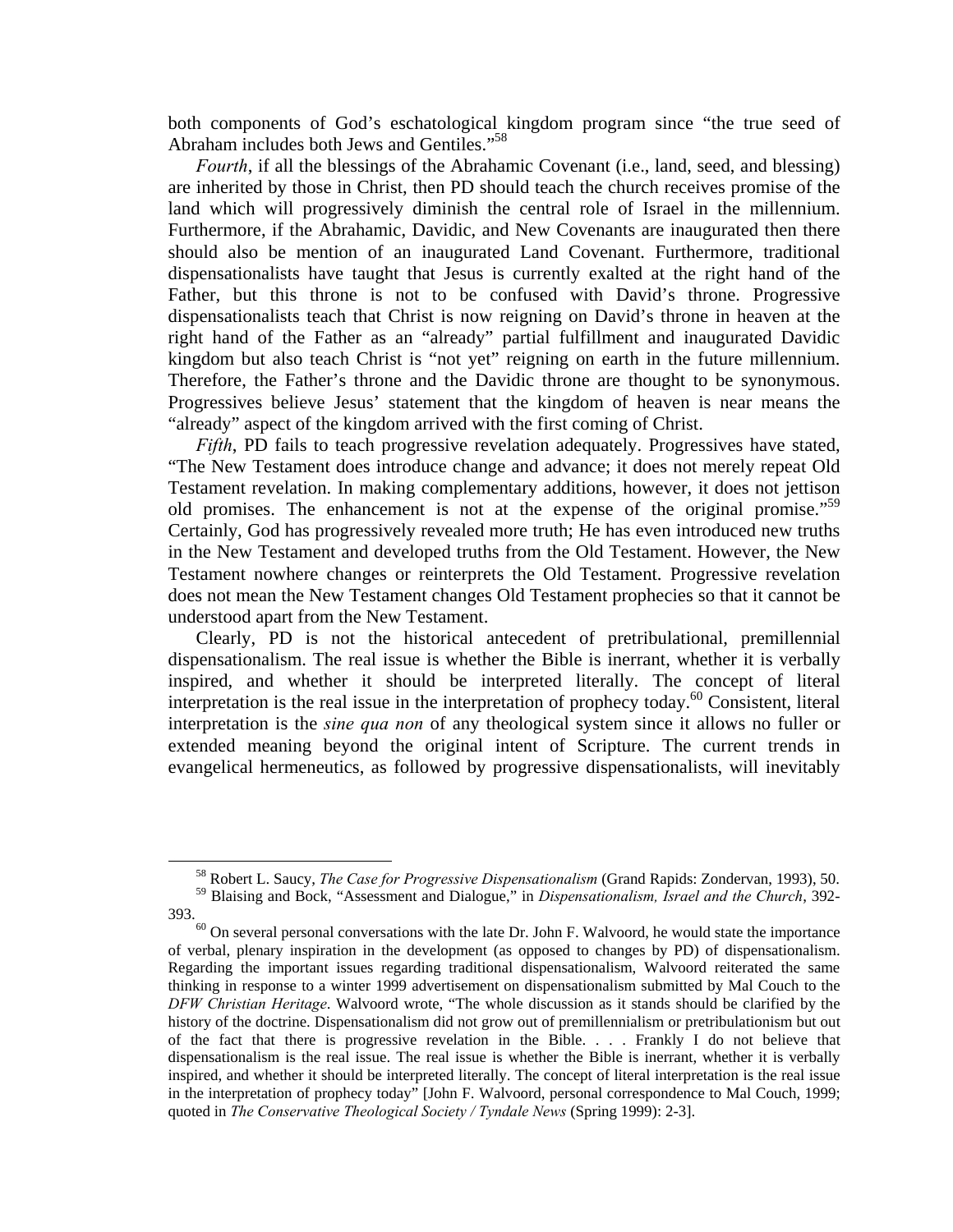lead away from dispensational conclusions. In contrast, a consistent, grammaticalhistorical interpretation will naturally lead to dispensational conclusions.<sup>61</sup>

# **Dispensational Hermeneutics**

Much of the discussion among dispensationalists with progressives and nondispensationalists converges on the method of hermeneutics, especially regarding literal interpretation. One of the major postmodern trends today is this frequent use of apocalyptic genre as a method of hermeneutics. The major characteristic of apocalyptic genre is to draw attention to the highly symbolic nature of prophetic writings. The only book in the New Testament that would fit the category of being entirely apocalyptic is the Book of Revelation. However, Revelation should not be placed in a category unlike ordinary prophecy that is quite literal and can be interpreted at face value quite literally. Since those favoring a non-literal category of genre—termed apocalyptic—for interpreting prophecy draw much attention to the use of *sensus plenior*, New Testament quotation of Old Testament prophecy, symbols and figures of speech, and the role of prophetic prediction in their arguments these issues will be addressed.

### *Sensus Plenior*

For those who attempt to make distinctions between authorial intent and divine intent, *sensus plenior* is the plea. S. Lewis Johnson and Elliott E. Johnson have written on the subject in hopes of establishing a connection between divine intent and authorial intent. Both writers believe the Old Testament remains the basis for determining New Testament fulfillment. The control placed on this "deeper sense"<sup>62</sup> is to prevent outrageous speculation typical of inane allegory. The control is "the implication of the words" in

 $<sup>61</sup>$  A new approach to Bible study methods is the use of literary genre called "apocalyptic." The term is</sup> used to distinguish predictive prophecy which is interpreted quite literally. If there is an entire genre that is apocalyptic then there is a basis for interpreting Bible prophecy in a non-literal fashion. At some point, all non-futurist schools of interpretation (preterist, historicist, and idealist) spiritualize Bible prophecy under the presupposition that its apocalyptic style allows it to be distinguished from a historical-grammatical interpretation. On the other hand, if Bible prophecy is not categorized according to a specialized study of apocalyptic genre then it must be interpreted literally as is true of non-prophetic portions of Scripture. Even the symbols and figures of speech that are common distinctives of Bible prophecy proffer themselves to a normal, literal interpretation. Two popular commentaries today emphasizing apocalyptic as literary genre are Greg Beale and Grant Osborne's commentaries on the Book of Revelation. Both commentators described their hermeneutical approach as eclectic. Osborne combined preterist, futurist, and idealist methods [Grant R. Osborne, *Revelation* (Baker Exegetical Commentary on the New Testament) (Grand Rapids: Baker Book House, 2002), 1-49; Grant R. Osborne, *The Hermeneutical Spiral: A Comprehensive Introduction to Biblical Interpretation* (Downers Grove, IL: InterVarsity, 1991), 88-89]; Beale combined futurist and idealist methods [Gregory K. Beale, *The Book of Revelation: A Commentary on the Greek Text*  (New International Greek Testament Commentary) (Grand Rapids, Eerdmans, 1999), 48-49]. The eclectic method of hermeneutics allows the interpreter to choose whatever meaning in any given passage is suitable to his pre-understood eschatological position.<br><sup>62</sup> An example of the use of "deeper sense" would be the current battle between essentialist

dispensationalism and progressive dispensationalism. Progressives (and amillennialists) believe there is a heavenly allusion to New Testament fulfillment of passages such as Psalm 2 and Psalm 110. Amillennialists believe the New Testament changes any earthly fulfillment of the Old Testament, whereas progressives oscillate on the issue.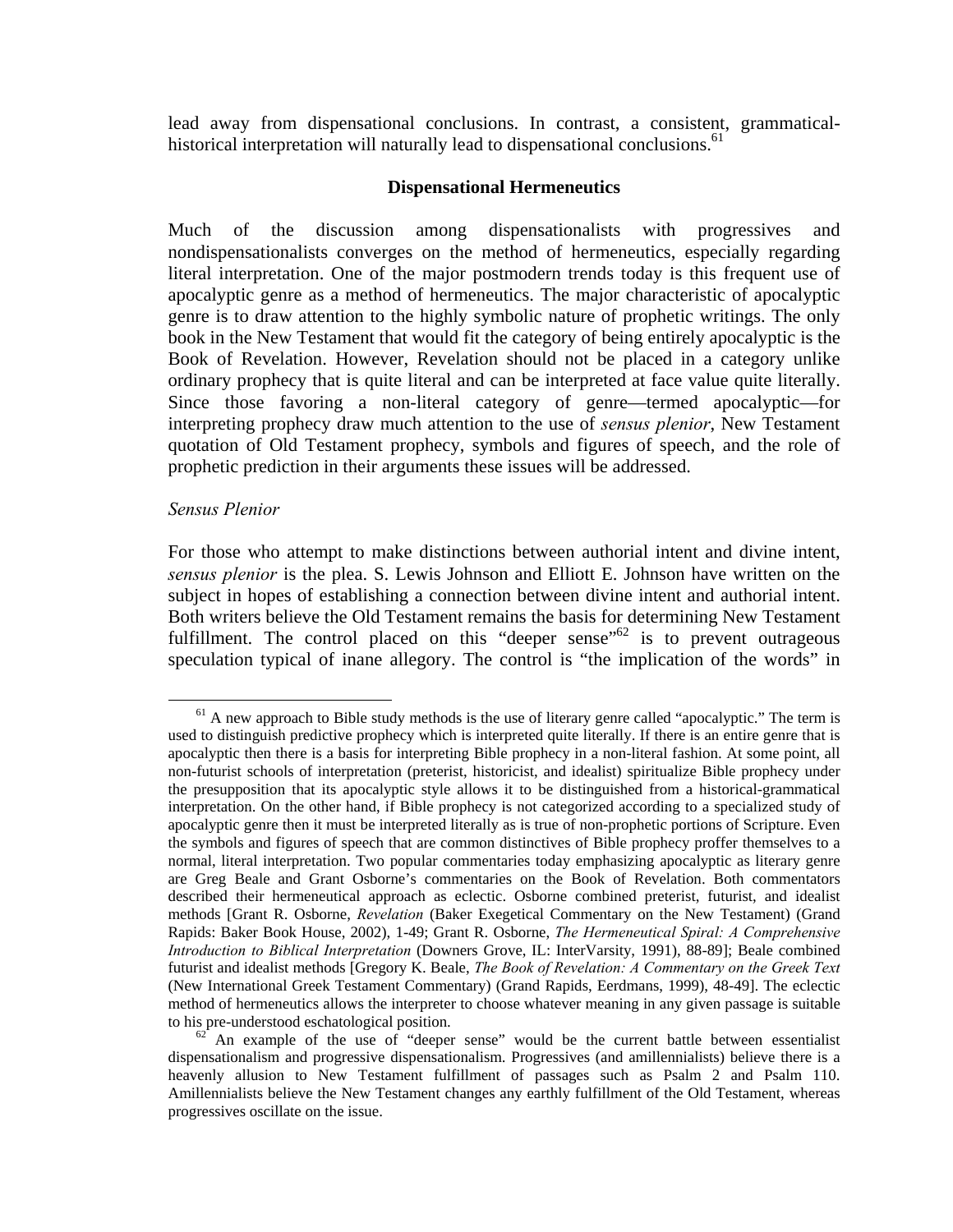light of progressive revelation  $(S.$  Lewis Johnson)<sup>63</sup> or the "defining sense" of the writings of the human author (Elliott E. Johnson). $64$ 

 The interpretation of the Bible, as with any work of literature, should be an effort to understand the intent of the author. A proper hermeneutic is the one wherein the interpreter sets aside his own presuppositions about what a passage may mean and works by means of exegesis to allow the passage to speak for itself. According to grammaticalhistorical interpretation, both words and sentences have one single meaning. Bernard Ramm wrote, "But here we must remember the old adage: 'Interpretation is one, application is many.' This means that there is only one meaning to a passage of Scripture which is determined by careful study. But a given text or a given passage may speak to a number of problems or issues."<sup>65</sup> Likewise, the International Council on Biblical Inerrancy assented, "We affirm that the meaning expressed in each biblical text is single, definite, and fixed. We deny that the recognition of this single meaning eliminates the variety of its application" (Article VII).<sup>66</sup> If this principle of single meaning is abandoned or neglected then the result will be a postmodern mélange of doubt and speculation.

 The issue of *sensus plenior* is whether a given passage contains a deeper meaning than grammatical-historical interpretation demands. The results of such attempts are allegorical rather than literal interpretation. The dispensational hermeneutic has always been that every word, sentence, paragraph, and book of the Bible is inspired by God in written language which means that it should be interpreted following normal, grammatical connotations and denotations.<sup>67</sup> The idea is the Bible was not recorded in an incomprehensible language thus requiring it to be interpreted by some mysterious modus operandi. The Bible was written in understandable languages, such as Hebrew, Aramaic, and Greek. Therefore, those who read and interpreted the Bible would not search for

derived from the actual words in their ordinary, grammatical meaning. Literal interpretation does not go beyond the grammatical-historical context. The superiority of the literal hermeneutic is that it interprets the original sense of Scripture according to the normal and customary usage of its language. Literal interpretation of all literature (including Scripture) is the attempt to understand the actual communication based upon what is written. In contrast to literal interpretation is the allegorical or non-literal hermeneutic. The allegorical or non-literal view attempts to interpret a passage based upon a presupposition or understanding that is not found specifically in the biblical passage. Therefore, allegorical interpretation imports a key idea from outside a passage as the basis for interpretation and is not found or supported explicitly from the text.

 <sup>63</sup> S. Lewis Johnson, *The Old Testament in the New: An Argument for Biblical Inspiration* (Contemporary Evangelical Perspectives) (Grand Rapids: Zondervan, 1980). 64 Elliott E. Johnson, "Dual Authorship and the Single Intended Meaning of Scripture," *Bibliotheca* 

*Sacra* 143 (July-September 1986): 218-227.

<sup>65</sup> Bernard Ramm, *Protestant Biblical Interpretation: A Textbook on Hermeneutics*, 3rd rev. ed. (Grand Rapids: Baker, 1970), 113.<br><sup>66</sup> The Chicago Statements on Biblical Hermeneutics, "Articles of Affirmation and Denial" (accessed

<sup>29</sup> November 2006) available from http://www.namb.net/site/c.9qKILUOzEpH/b.238325/k.AC1C/ Chicago\_Statement.htm. The International Council on Biblical Inerrancy adopted the 25 articles in November 1982. J. I. Packer wrote, "In November 1982 the International Council on Biblical Inerrancy called a second international conference of approximately 100 scholars to tackle a second major task, the achieving of a consensus on the principles and practices of Biblical interpretation. It was recognized that while belief in the inerrancy of Scripture is basic to maintaining its authority, that belief and commitment have real value only so far as the meaning and the message of Scripture are understood. In fact, most of the action in present-day debate about the Bible centers on questions of interpretation and hermeneutics" [J. I. Packer, *God Has Spoken* (Grand Rapids: Baker Book House, 1979), 157].<br><sup>67</sup> The term literal simply means "belonging to letters." Therefore, literal interpretation of Scripture is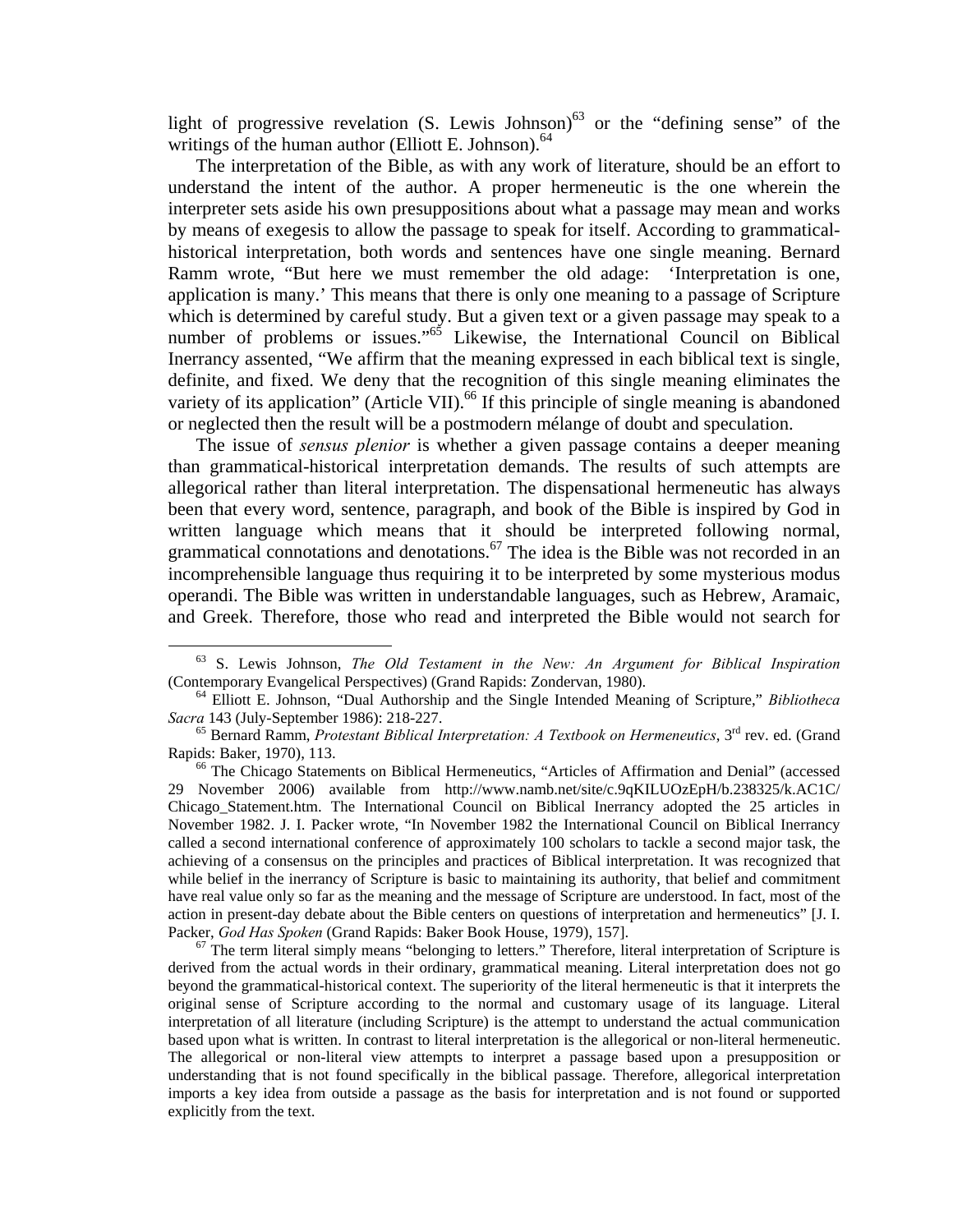some deeper meaning other than a plain, or normal, meaning. The Bible is understandable when read according to normal, grammatical writing.

 The notion of a *sensus plenior* in the interpretation of Bible prophecy is in opposition to the grammatical-historical hermeneutic. Certainly, as Ramm observed, there are numerous practical applications of a given passage that is still consist with a grammatical-historical, plain interpretation of Scripture. Second Timothy 3:16 affirms, "All Scripture is inspired by God and profitable for teaching, for reproof, for correction, for training in righteousness."

 However, if at any moment in the interpretation of Scripture the principle of single meaning is lost the corresponding effect will be a degree of uncertainty that disconcerts any scientific interpretation. It is logical that Scripture must have a single meaning, or it would not carry any meaning. The task of the interpreter is not to obfuscate, but to clarify Scripture. If the words of Scripture are not interpreted grammatically and historically, all meaning is reduced to obfuscation in a most dangerous manner.

 Instead of affirming traditional grammatical-historical interpretation, interpreters today are entertaining views of more than one meaning to a passage. Rejecting the traditional view of hermeneutics, distinction is often made between author intent and divine intent in prophecy. Dispensationalists have affirmed that all interpretation should be limited to the author's original intent. It is granted that the human author may not have understood all that he was writing (cf. 1 Pet 1:10-11), but this does not mean there is a difference between divine intent and human intent. Departure from the principle of single meaning occurs when "related submeanings" are introduced.<sup>68</sup> The idea that a passage has one single meaning and related submeanings is contradictory. If a passage has one single meaning, there is no reason for talking of related implications or "related submeanings." Discussions about authorial intent, submeanings, and *sensus plenior* demonstrate the drift away from traditional grammatical-historical interpretation.

 The complementary hermeneutic of progressive dispensationalism is yet another example of this drift. Bock wrote, "But textual meaning is not really limited to reproducing what the reader thinks the author might have meant . . . there is a difference between description and understanding."69 Progressives view the control of a single meaning upon the inspired text of the author as being too simple. Concerning single meaning progressives stated, "These texts have a message that extends beyond the original settings in which they were given. Something about what they say lives on. Their intrinsic merit has caused them to be preserved and passed on."<sup>70</sup> Denying the "simplicity" of one interpretation and many applications, progressives set forth a typological-prophetic "pattern" fulfillment.<sup>71</sup> The "patterned" design of prophetic interpretation means that many applications are actually many meanings which are beyond the grammatical-historical determination of the text. The complementary hermeneutic means progressive revelation in the New Testament can add a different meaning to the original text. Progressives do not like the accusation of *sensus plenior* but the classification is appropriate since they are clearly moving beyond the historicalgrammatical context.

 <sup>68</sup> Johnson, "Dual Authorship and Single Meaning," 143.

<sup>69</sup> Blaising and Bock, *Progressive Dispensationalism*, 64. 70 Ibid.

<sup>71</sup> Ibid., 102.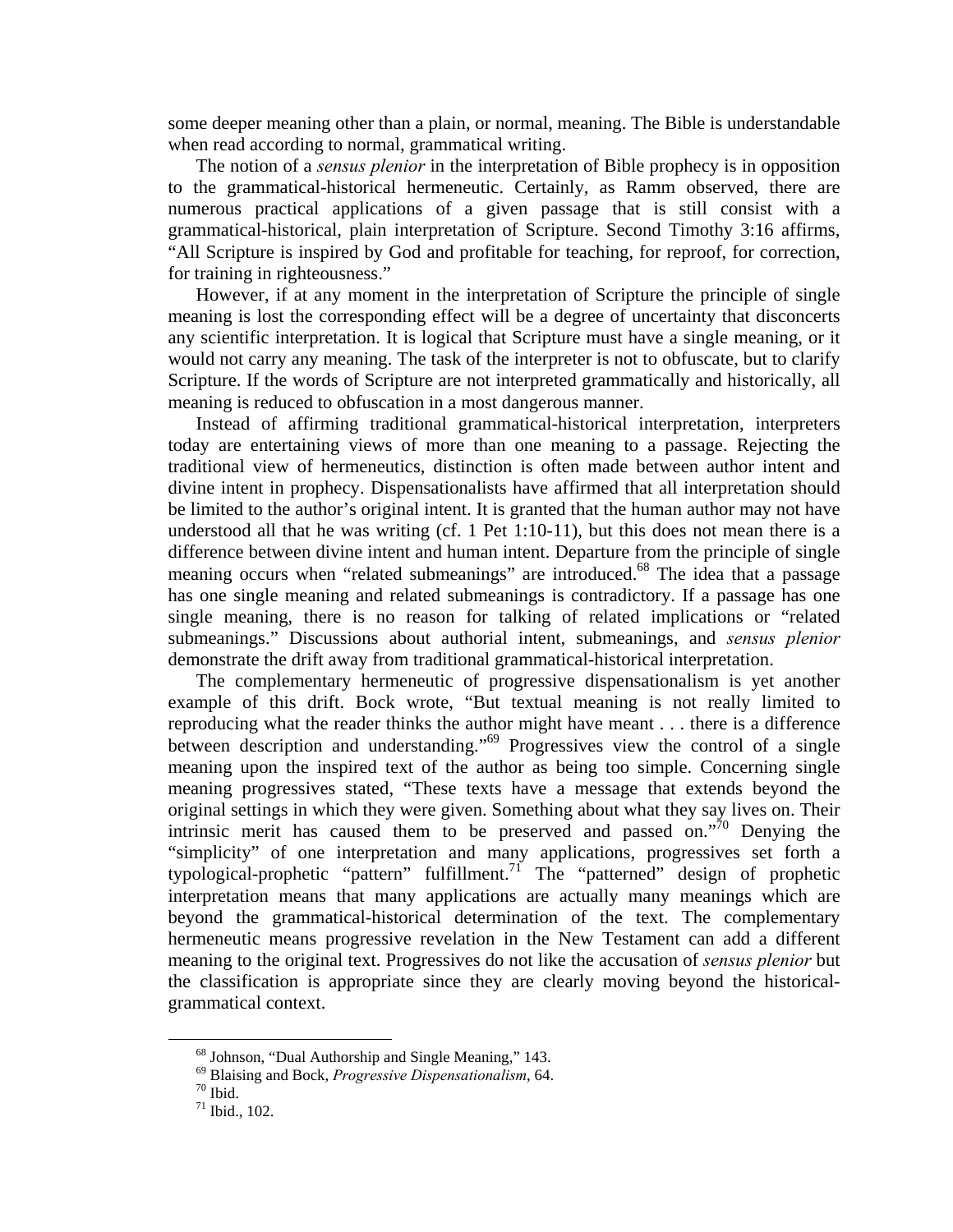According to 1 Peter 1:10-11 (a commonly used passage by those appealing to *sensus plenior*), the Old Testament prophets were unable to distinguish the two advents of Jesus Christ. Now, after His first coming, it is readily apparent that the Church Dispensation will precede His second coming. Peter said the disciples could not readily reconcile the sufferings of Christ with the glories to follow, but he was not affirming a deeper meaning to the Old Testament prophecies. A similar difficulty of understanding the timing issue between the rapture and second coming was true of the disciples. At first, the disciples were unable to distinguish the rapture from the second coming. Recognizing this confusion, Jesus did not attempt to explain all the details of the church age since this "mystery" teaching would have been more than the disciples could comprehend at the time.

 The issue of timing concerning the two phases of His second coming would be crystallized to the disciples through progressive revelation. After the church was in existence for a few years, this would occur primarily through the New Testament writings of Paul. From Genesis to Revelation, God has revealed His program progressively to His people. The same is true concerning the doctrine of the rapture as an imminent event, followed by seven years of tribulation, and the return of Jesus Christ to earth.

Second Peter 1:21 states no **profinition** ever came by the will of a man, but by the **pneumato**" the writers of Scripture were moved. First Peter 1:10-11 records how the profhtai spoke by the pneuma Cristou! The work of the exegete in prophetic interpretation involves intense study.72 *As to this salvation, the prophets who prophesied of the grace that would come to you made careful search and inquiry, seeking to know what person or time the Spirit of Christ within them was indicating as He predicted the sufferings of Christ and the glories to follow* (1 Pet 1:10-11). Nevertheless, Peter indicated exegesis is not based on the wild speculation of man by means of a deeper sense, but it is based on the revelation of God. In other words, *it was revealed to them* (1:12).

# *Grammatical-Historical Interpretation*

Three key factors in understanding a passage are context, context, and context. Prophecy must be interpreted contextually (according to its original context); otherwise, it becomes a pretext. Context includes the following: the verses immediately before and after the passage (immediate context), the paragraph, the context of the entire book, its audience (Israel or the church), the context of the entire Bible, and the historical-cultural environment at the time of the writing. Therefore, the expositor needs to consider the author's context, both far and near.

 The context of the writings of the author includes the theme of the whole book, that is, audience and purpose. The far context involves the plot developed by the book. The

 <sup>72</sup> Second Timothy 2:15 demarcates the goal of the exegete's diligent searching of the Scriptures: *Be diligent to present yourself approved to God as a workman who does not need to be ashamed, handling accurately the word of truth*. The Greek word translated as *handling accurately* is **orgotomounta** (present participle of  $o$ rqotomew). In the Septuagint,  $o$ rqotomew is used with oblout in Proverbs 3:6 and 11:5. Scripture is referring to a path that is divided accurately so that another can follow the same path clearly. When **orgotomew** is used in regard to biblical exegesis it means that the exegete is to make straight paths for those who will follow behind him.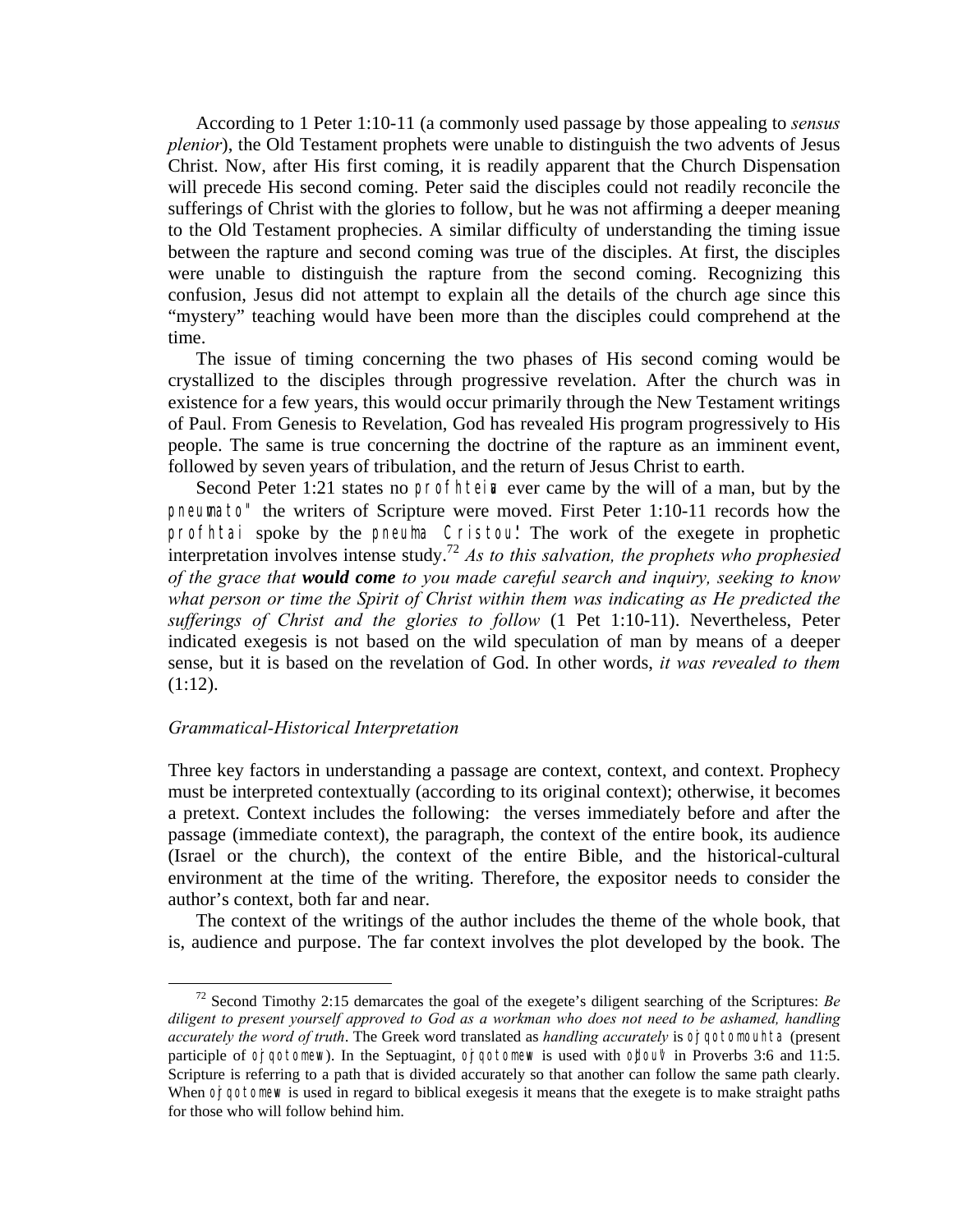near context involves the surrounding verses immediately before and after the chapter. The student of the Word must consider the dispensation and the historical-cultural environment at the time of writing.

 Use of context in determining the meaning of a portion of Scripture is essential. For example, chapter and verse divisions must be ignored for contextual reasons since these divisions were not a part of the original text. The author's line of thought or reasoning in part, and as a whole, will indicate the meaning of a single part. From the context of a single part, a word or phrase can have more than one meaning. For example, biased news reporters could quote individuals out of context to make the person appear to have said something entirely different.

 There are other aspects of context. Since the Bible has only one ultimate Author, God, the entire Bible is an aspect of context. Therefore, what one author may write, or the word or figures of speech used are aspects of biblical interpretation. For example, some of the figures of speech in Revelation are best interpreted by consulting Old Testament prophets who used similar or the same figures of speech.

 Finally, the author's context is critical to understand. The author's historical-cultural environment is important because he speaks or writes as a person in his environment to other people in the same world. Certainly, there are some constants between one period of history and another, but there are also many changes that develop throughout time. The historical-cultural environment of the author would be the world of his time; it is important to understand what the author is communicating to people in his world.

 The various aspects of the circles of context are fundamental sources for interpretation. The immediate context is perhaps the most determinative, but other more subtle aspects of context require the interpreter to examine the remote context, the context of the entire book, the context of the entire Bible, and ultimately the author's historical-cultural environment. To ignore context allows the reader to force Scripture to say nearly anything wished or desired and degenerates into non-literal interpretation.

# *Old Testament Citation in the New Testament*

It is clear that Jesus employed a consistently literal method as He interpreted the Old Testament. For instance, He accepted the narratives of Abel (Matt 23:35), Noah (24:37- 38), Abraham (3:9; 8:11; 22:32), Isaac and Jacob (8:11; 22:32), Moses (8:4; 19:8), David (12:3; 22:43, 45), and Jonah (12:40) as records of historical fact. Jesus never used an allegorical method of interpretation whenever He made application of the historical record. Never did Jesus divide Scripture into multilevel ("layered") meanings thereby distinguishing a surface level meaning based on a literal reading of the text and a deeper level meaning based on a numinous reading of the text. Jesus rebuked the religious leaders because they developed sophistical methods for interpreting Scripture and replaced a literal understanding with their contrived traditions. On the contrary, no accusation of interpreting Scripture unnaturally or non-literally was ever attributed to Jesus by the religious leaders.<sup>73</sup>

 Similar to Jesus, the apostles interpreted the Old Testament literally. Of course, some today believe the New Testament writers change the meaning of the Old Testament. For

 <sup>73</sup> Henry A. Virkler, *Hermeneutics: Principles and Processes of Biblical Interpretation* (Grand Rapids: Baker, 1981), 54.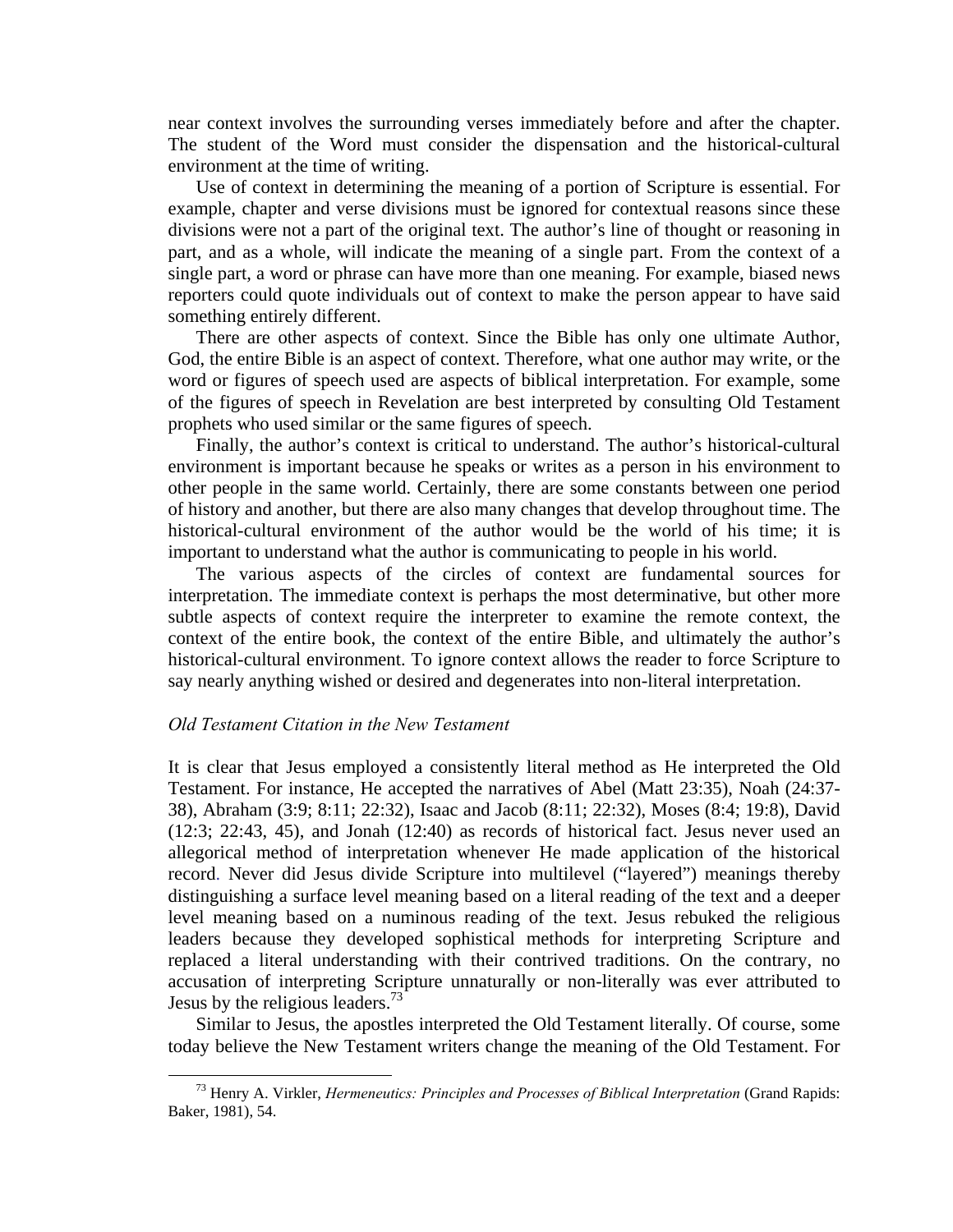instance, Robert Saucy argued for a deeper meaning in Psalm 110 because he believes Peter's quotation of the Psalm in Acts 2 modifies the original meaning of the Old Testament text. The distinguishing characteristic of the progressive hermeneutic is the historical-grammatical-literary-theological meaning beyond the original it gives to earlier interpretations. Saucy did not demonstrate literal fulfillment in the New Testament use of literal prophecy from the Old Testament, but he argued for new applications of the Old Testament. Using the book of Hebrews as an example, he wrote,

In this connection it is important to recognize that the purpose of the writer to the Hebrews is not to give us an interpretation of Old Testament prophecy. The book is rather "a word of exhortation"  $(13:22)$ .  $\ldots$ <sup>74</sup>

 the Scriptures frequently reveal different applications of similar language without implying a change in identity. The fact that the same phrase about God's son being called out of Egypt applies to both Israel and Christ does not make these objects identical (cf. Hos 11:1 and Mt 2:15). God's similar working throughout salvation history makes the use of analogous language common in the biblical revelation.<sup>75</sup>

Finding application of a literal Old Testament prophecy quoted in the New Testament is more consistent with grammatical-historical interpretation than the progressive hermeneutic.<sup>76</sup> If the New Testament adds meaning to Old Testament prophecy, this does not mean the original meaning of the text has changed. Progressive revelation in the New Testament is common because some meanings of the Old Testament were not fully discernable or revealed until the New Testament writers gave the added meaning under the inspiration of the Holy Spirit. The central idea to keep in mind is the added meanings in the New Testament are the result of progressive revelation under the inspiration of the Holy Spirit in the writing of the New Testament. In other words, the authority is derived from the *quotation* of the literal Old Testament prophecy in the New Testament. Only God was able to give the progressive revelation, and only He knew that the Apostles would be inspired in New Testament times with the added meaning. The support for hermeneutics that would allow for New Testament quotation in a non-literal fashion that ignores the grammatical-historical context fails.

 In the same manner as Jesus, the apostles interpreted the Old Testament literally. It is granted that certain New Testament citations appear to change the original meaning of the Old Testament text or appear to interpret the Old Testament in a non-literal fashion, but the more one looks at the grammatical-historical context in the New Testament the writers can be seen to interpret consistently the Old Testament according to a normal (plain) interpretation. Virkler commented,

In conclusion, the vast majority of the New Testament references to the Old Testament interpret it literally; that is, they interpret according to the commonly accepted norms for interpreting all types of communication. . . . There is no attempt to separate the message into literal and allegorical levels. The few cases where the New Testament writers seem to interpret the Old Testament unnaturally can usually be resolved as we understand more fully the interpretive methods of biblical times.<sup>77</sup>

 <sup>74</sup> Saucy, *Case for Progressive Dispensationalism*, 56. 75 Ibid., 206.

<sup>76</sup> Ron J. Bigalke Jr., "The Abrahamic Covenant," in *Progressive Dispensationalism: An Analysis*, 62-

<sup>63. 77</sup> Virkler, *Hermeneutics*, 58.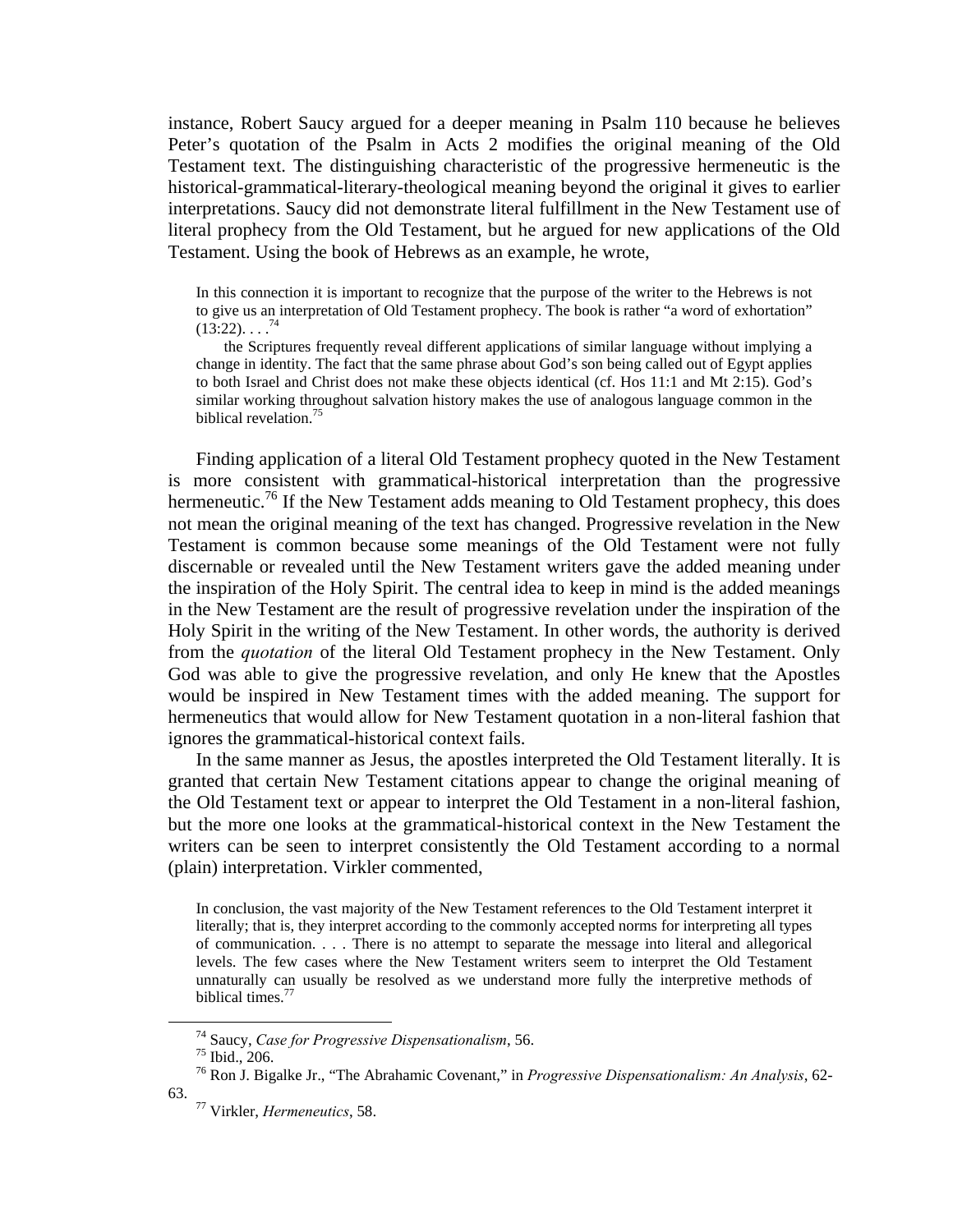The principle for biblical interpretation means there is one single meaning. After determining the single meaning, many legitimate applications can be gleaned from the text. Normal grammatical-historical interpretation avoids selectivity in the biblical text, such as *sensus plenior*, which actually changes meaning of the original. Ramm detailed the precision involved in grammatical-historical interpretation when he warns against "*apparent* cross reference," which finds a word or words (or expression) to be the same each time it is used thereby allowing the interpreter to equate two different meanings as one meaning in one or both passages.78 Consistently literal interpretation is essential to understand Bible prophecy. Literal interpretation involves grammatical, historical, and contextual interpretation. Among most evangelicals, a literal hermeneutic is employed; however, in the discipline of prophecy is when some begin to deviate and even disregard simple rules of interpretation.

# **Progressive Dispensationalism In Relation to Covenantal Idealism**

Since PD has minimized the importance of inductive Bible study (i.e. the scientific method, which requires the interpreter to gather all facts before deriving general conclusions) and a form of literal interpretation, it will be enlightening to include an assessment of covenantal idealism in relation to progressive teachings. For instance, an induction on the use of the terms Israel and the church will demonstrate clear distinctions in the nature and program for Israel and the church.<sup>79</sup> Progressives talk much about preunderstanding and the need to be cognizant of cultural influences when interpreting the Bible, but it appears (to this lecturer) that covenantal idealism has significantly influenced PD hermeneutics and theology which results in progressives minimizing the absolute necessity of consistent literal interpretation and adopting instead a form of spiritualization which disregards the principles stated in this addendum regarding the interpretation of Scripture. $80$ 

The dominant interpretative method of idealism is the redemptive-historical. The redemptive-historical<sup>81</sup> hermeneutic is based on the following principles: (1) Scripture is progressive revelation; (2) Scripture can only be understood from Genesis through Revelation Christologically; (3) the people of God in both the Old and New Testaments were redeemed through faith in Christ; and, (4) the people of God in the Old Testament were under the same organic, covenant body as the people of God in the New Testament. Greidanus (Dutch Reformed covenant theologian) $\delta^2$  believed the redemptive-historical hermeneutic allows one to communicate Christ from all of Scripture. A "Christian

<sup>&</sup>lt;sup>78</sup> Ramm, *Protestant Biblical Interpretation*, 140-141.<br><sup>79</sup> Ryrie, *Dispensationalism*, 84-85.<br><sup>80</sup> Blaising, "Dispensationalism: The Search for Definition," in *Dispensationalism, Israel and the Church*, 30-33.<br><sup>81</sup> The term redemptive-historical is derived from the German word for "sacred history"

<sup>(</sup>*heilsgeschichte*). Redemptive historians understand the past as God's self revelation to mankind in the person of Jesus Christ. The life, death, and resurrection of Christ are the means of God's redemptive purposes. Redemptive history attempts to unify the historical events by which God advances His saving kingdom.<br><sup>82</sup> Popular redemptive historians include: Geerhardus Vos (1862-1949); Klaas Schilder (1890-1952);

Herman N. Ridderbos (1900-); Oscar Cullmann (1902-1999); and, Charles G. Dennison (1945-1999).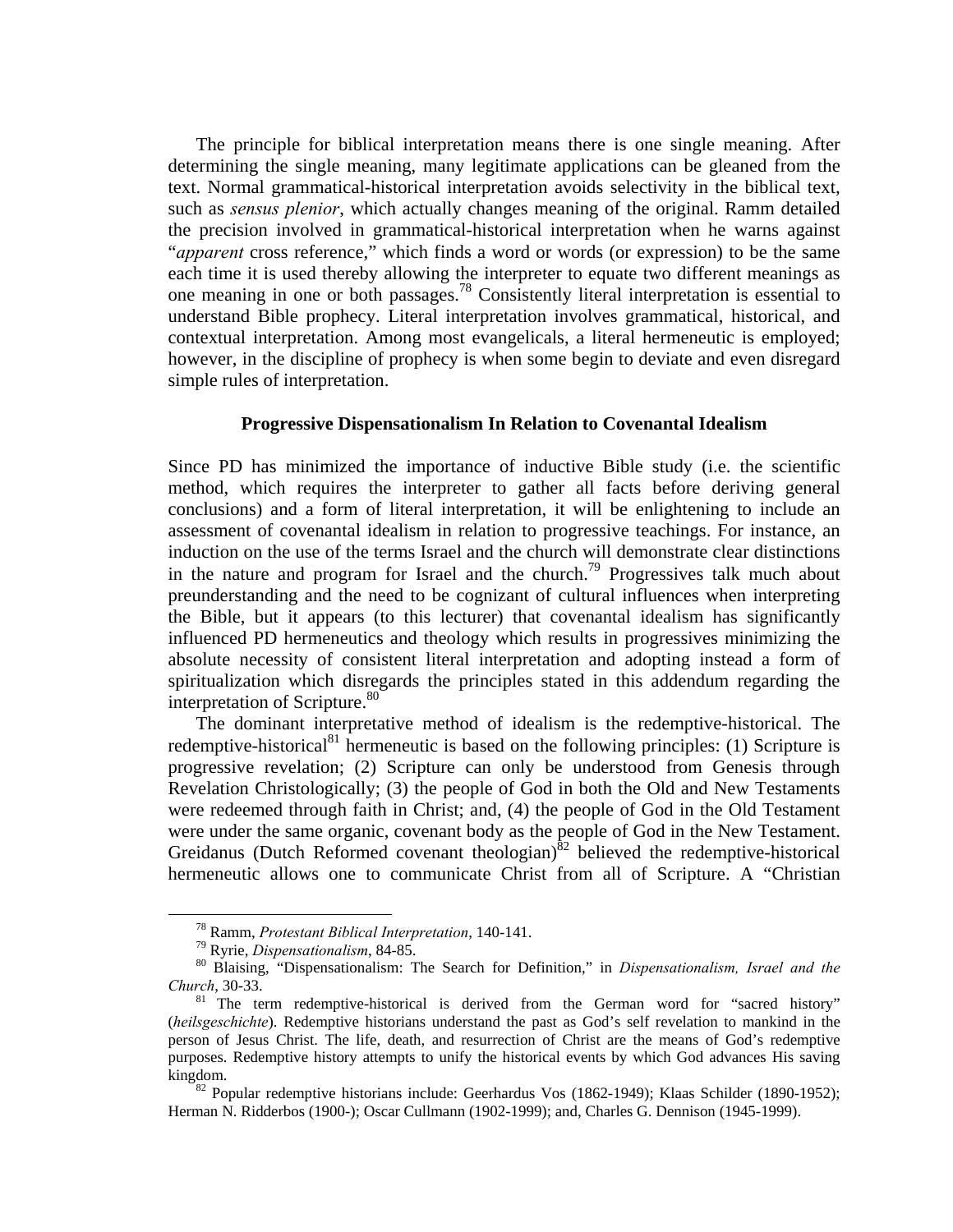preacher cannot preach an Old Testament text in isolation, but must always understand the text in the context of the whole Bible and redemptive history...."<sup>83</sup>

 The focus of the redemptive-historical hermeneutic is the progressive self-revelation of God to His covenant people through the medium of history. As "the Alpha and the Omega, the first and the last, God is the beginning and the end" of all things in the earth below and heaven above. All history moves in the direction of the consummation of God's good purposes. The incarnation of Jesus Christ is the culmination of the two ages: "this present evil age and the one to come" (cf. Matt 12:32; Gal 1:4; Eph 1:21). Since the powers of "the one to come" have already entered history in the person and work of Jesus Christ, the two age view of reality means "the age to come" (the kingdom of God) arrived sooner than expected (Mark 1:15; Luke 17:20-21). Those who are united by faith to Christ have been transferred from this present evil age into the power of the one to come. In other words, they are now in the kingdom of God.

 Although the church is already in the kingdom of God, there is still tension since the kingdom of God has not yet arrived in its completeness. The age to come is related to this present evil age which creates a transitory eschatological tension in between the time of the first and second comings of Christ (cf. 2 Cor 4:16). Redemptive-historical hermeneutics begin with this two-age knowledge of the Christian life. The hermeneutic attempts to bring the church into a greater awareness of her position in Christ by emphasizing the fact that the believer is already raised with Christ, but has not yet entered the complete eschatological fullness of the kingdom which will take place at the second coming of Christ. The believer groans in this present evil age while longing for the return of the Lord.

 The first coming of Christ in humiliation was to accomplish God's eternal redemption and the second coming will be in glory to consummate the kingdom of God. The completeness of time is the direction in which history is moving. Christ foreshadowed and hinted at the consolation of Israel throughout the Old Testament. Redemptive history means Christ now reigns as the fulfillment of the Old Testament types and shadows. Similar to the nation of Israel in the Old Testament, the church is the chosen nation, the sole investiture of God's grace, in the kingdom age and will be a blessing to all the nations of the world. The church is the heir and seat of all the covenantal blessings. Presently, the church is situated at the end of the ages and has already realized eschatological fulfillment in contrast to mere promise and typology. The church is the historical expression of the kingdom of God according to the new covenant. The redemptive-historical approach is to understand Scripture as God's progressive revelation in the sense that all Scripture points to the person and work of Jesus Christ. All Scripture is interpreted in light of His historical life, death, resurrection, and ascension.

 Progressive revelation means the New Testament authors amplify the revelations of former ages. The New Testament amplifies the Old Testament themes and expounds upon them in light of Christ. The comprehensive knowledge of God's redemptive purposes for history is the result of a more comprehensive and personal knowledge of God. The more comprehensive knowledge of God is revealed in the events of redemptive history. According to the redemptive-historical hermeneutic, the Old Testament must be interpreted both Christologically and eschatologically in light of the person and work of

 <sup>83</sup> Sidney Greidanus, *Preaching Christ from the Old Testament: A Contemporary Hermeneutical Method* (Grand Rapids: Eerdmans, 1999), 230.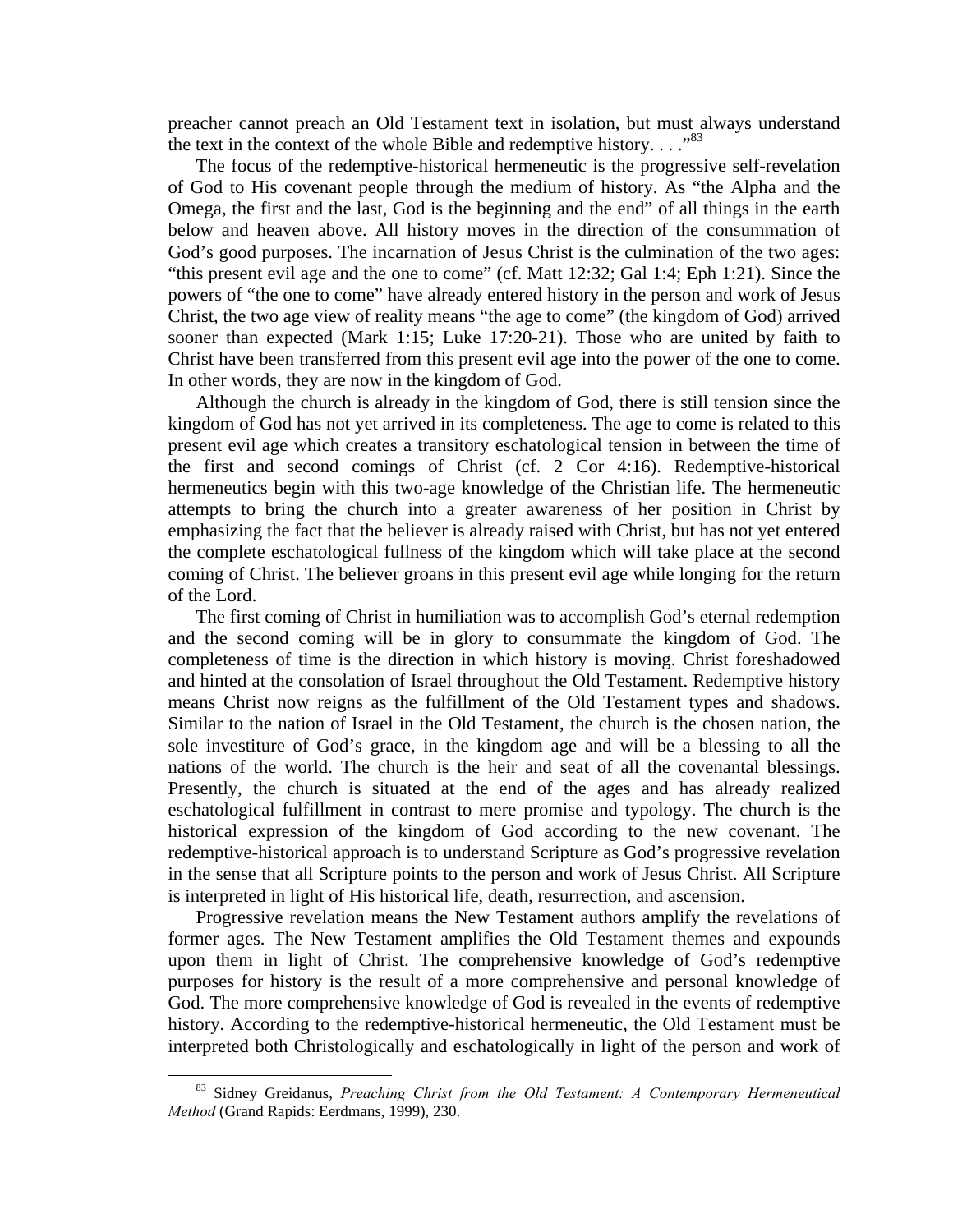Messiah. The redemptive-historical approach maintains that history is the vehicle by which God reveals his sovereign purpose of redemption progressively. Eternal redemption in Jesus Christ and His eschatological kingdom is the central theme of Scripture.

 Conversely, dispensationalism would disagree with the Christological interpretation of the Old Testament. The amount and content of Christocentric and salvific revelation that the redemptive-historical hermeneutic demands is far too much. Even if there is agreement that a certain amount of Christocentric knowledge was available to certain individuals in the Old Testament by means of covenants, visions, dreams, or revelation, the number of individuals with such knowledge would be so minute so as to make salvation in the Old Testament virtually unfathomable. However, even though there was not a great amount of Christocentric knowledge of Christ there was salvation by faith in the Old Testament.<sup>84</sup>

 The eschatology of idealism is similar to covenant theology, since understanding of the so-called covenant of grace controls it. It is granted this is not the only covenant referenced, but it is the one covenant that is seen to rule over all other covenants since the failure of the covenant of works (Gen. 3). According to covenant theology, God relates to mankind through two covenants: the covenant of works (*foedus operum*) and the covenant of grace (*foedus gratiae*). Sometimes the covenant of grace is understood under two aspects: (1) the Godward aspect, and (2) the manward aspect. The Godward aspect is called the covenant of redemption (*pactum salutis*), which is between God and Christ from all eternity and will result in the eternal redemption of all believers. The manward aspect is between God and the believer and will result in eternal redemption to the believer who has faith in Jesus Christ.

 The covenant of works was between God and Adam. Adam was promised eternal life for perfect obedience to God. Since Adam failed, death came. Evidence given for the covenant of works is Hosea 6:7. Apparently, the prophet was conscious (like Adam) of a prelapsarian covenant of works. Romans 2:13 and 4:4 are cited as examples that the Apostle Paul presupposed the reality of a prelapsarian covenant of works. The excommunication from the Garden of Eden and subsequent removal of the Tree of Life in Genesis 3:22-24 is thought to be evidence of the provisional nature of the covenant of works. Other evidences for the covenant of works include the creational Sabbath and the Tree of the Knowledge of Good and Evil. The covenant of grace (*foedus gratiae*) was made, from all eternity, to save man from the penalty of disobedience. Covenant Theology teaches there is progressive revelation of the outworking of this covenant throughout the Old Testament. The *protevangelium* of Genesis 3:15 announced the existence of the covenant of grace.

 The administration of the Gospel is traced throughout Old Testament redemptive history according to belief in the progressive proclamations of the covenant of grace. For instance, certain provisions of the covenant of grace were revealed to Noah. The first mention of the Noahic covenant (Gen 6:17-19) was particular and an administration of the covenant of grace. The second mention of the Noahic covenant (9:8-17) amplified the fact that there would be an all-inclusive non-salvific covenant promising the constraint of judgment until the last day. The covenant of grace was afterward established with Abraham and his descendants. The Abrahamic covenant renewed the postlapsarian

 <sup>84</sup> Ryrie, *Dispensationalism*, 118-121.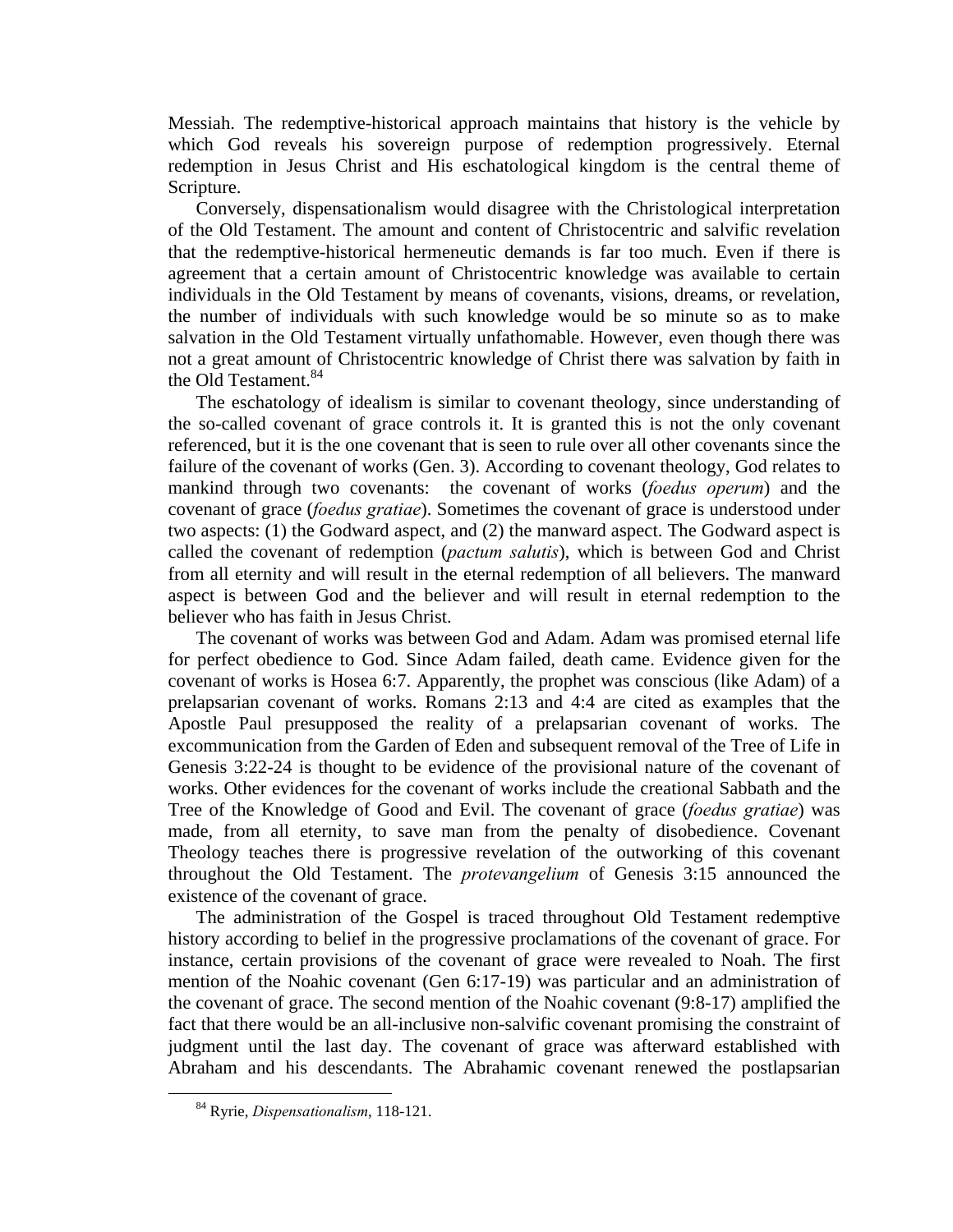covenantal promise originally made in the covenant of works between God and Adam (3:15-17). At this point, the covenant became national. In redemptive history, the covenant of grace is renewed in Abraham, as the father of all who believe (Rom 4:11; cf. John 8:56).

 God's promise of land to Abraham (Gen 15:18; Exod 6:4; Judg 2:1) was typical of the blessings to be made manifest according to the new covenant (Gen 2:4; Gal 3:14; Heb 8) and the final state (Heb 11:10). As historically prior to the Mosaic covenant, the Abrahamic covenant was renewed under Christ but the Mosaic covenant was not. In terms of justification and soteriology, the Mosaic covenant was an administration of the covenant of grace. All believers who were justified under the Mosaic covenant were saved by grace though faith in Christ alone. In terms of the land promise though, the Mosaic covenant, with necessary changes, was a republication of the Adamic covenant of works. Israel received the land promise and maintained possession by grace. However, the nation fell into apostasy and excluded from the land for failing in obedience to a temporary, typical covenant of works (Gen 12:7; Exod 6:4; Deut 29:19-29; 2 Kgs 17:6-7; Ezek 17).

 According to 2 Corinthians 3:6, New Testament believers are "servants of a new covenant, not of the letter, but of the Spirit; for the letter kills, but the Spirit gives life." The Mosaic covenant was predisposed to the ministry of the letter (the Law) but the New Covenant was inclined to the ministry of the Holy Spirit. According to the redemptivehistorical hermeneutic, the New Covenant, as the certainty symbolized by the preincarnational types and shadows (John 6:32; 2 Cor 1:20; Heb 7-9), is the fulfillment of the protevangelium to Adam (Gen 3:15) and the (Abrahamic) covenant of grace.

 The exterior conditions of the covenant of grace are a faulty imposition that is placed on Scripture and, as such, it distorts proper exegesis of both the Old and New Testament. Conversely, the grammatical-historical hermeneutic of dispensationalism is far more superior to exegete the Testaments since it can address Scripture much more accurately and provide hope that the idealist desires of eschatological passages. The difference is dispensationalists teach hope to Israel since the King will return to fulfill His covenantal promises to her and to the church who are joint-heirs with the coming King.

# *Israel and the Church*

 Idealism views the church as the eschatological fulfillment of the same Old Testament promises God made with Israel. The death and resurrection of Christ is the culminating event for believers of all ages; it unites them without distinction for the common purpose and entrance into the kingdom of God. The covenantal promises with Israel in the Old Testament find their fulfillment in the church at the death and resurrection of Christ. The church is now raised to its final mediation from glory. Since idealism places heavy emphasis on church covenant fulfillment, $85$  it will be beneficial to consider the nature of biblical covenants. Dispensationalism not only emphasizes the spiritual aspect of the covenantal promises of God, but also the physical aspects. John Feinberg explained,

 <sup>85</sup> Hamstra, "Idealist View of Revelation," in *Four Views of Revelation*, 96.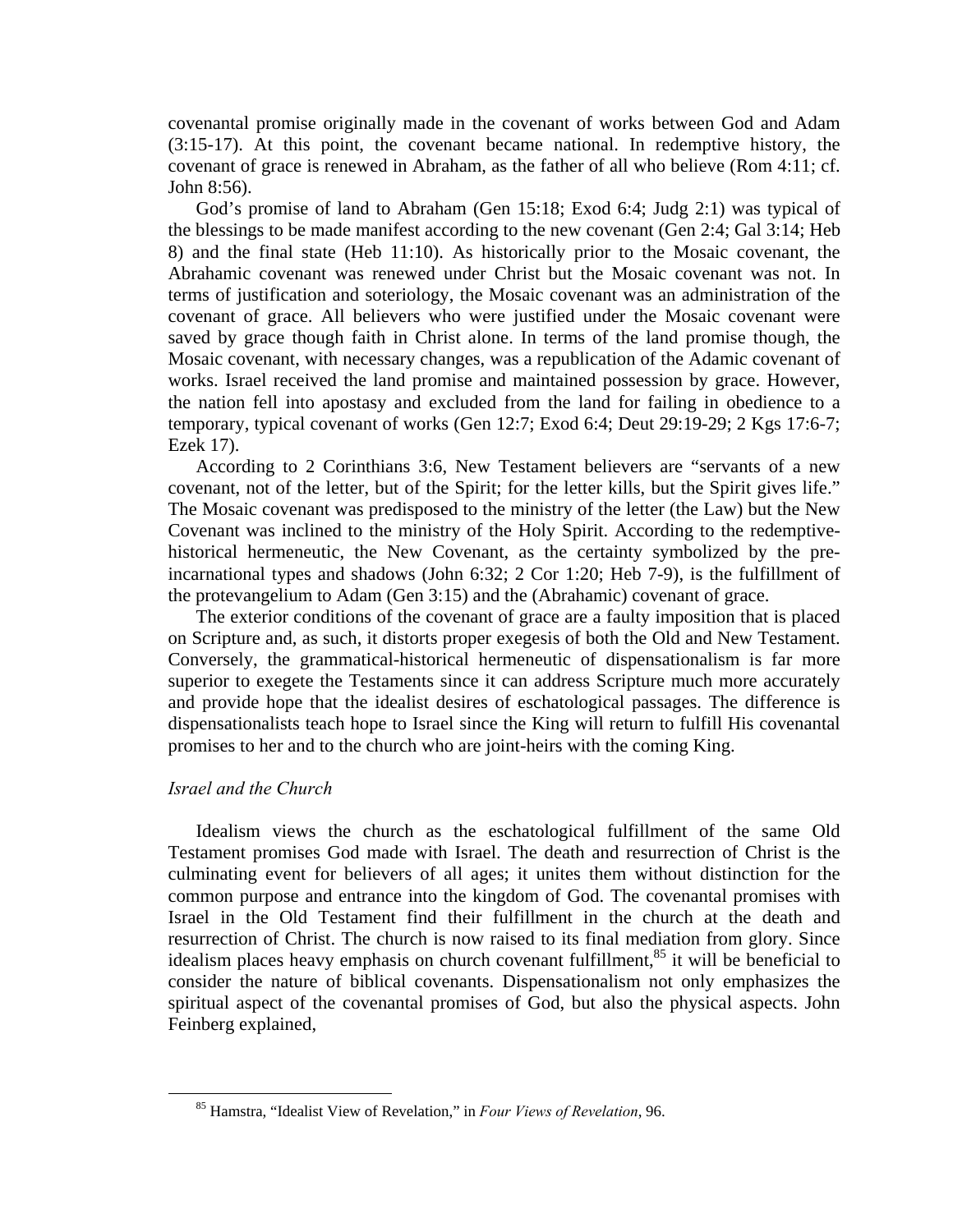For nondispensationalists history is seen primarily as salvation history. In other words, the emphasis is on God's ongoing plan in saving men. For dispensationalists history is the gradual implementation and outworking of the kingdom of God. A major part of that implementation involves saving people, but the soteriological and spiritual elements are not the only aspects of the kingdom. . . . For example, nondispensational treatments of the nature of the covenants and of Israel's future invariably emphasize soteriological and spiritual issues, whereas dispensational treatments emphasize both the spiritual/soteriological and the social, economic, and political aspects of things.<sup>86</sup>

 In contrast to dispensationalism, idealism merely emphasizes the spiritual and salvation aspect of God's covenantal promises. Both systems would emphasize a doxological purpose to history, but the dispensationalist approach is much broader than the idealist. Dispensationalism emphasizes both spiritual and physical blessings within the doxological purpose of history.

# *The Kingdom of God*

 Idealism teaches the kingdom of God is a present, spiritual reality. The church is a partaker in the kingdom of God even though it is only presently seen by faith. The consummation of the kingdom of God occurs when all God's covenants are fulfilled in the *eschaton* with God's earthly creation. At this time, the kingdom of God will be by sight. The idealist position assumes, without biblical exegesis, that God's covenants with Israel were conditional and because of the nation's disobedience, the promises have been reassigned to the church. Ryrie countered this belief well in the quote below.

Premillennialists point out that if the yet unfulfilled part of that covenant is to be fulfilled literally (the promise of the land of Palestine), this will have to occur in a future Millennium, since there has been no place in past or present history for a literal fulfillment. Amillennialists [idealists included] say that we need not expect a future fulfillment because (a) the promises were conditional and the conditions were never met; or (b) the land promise was fulfilled in the time of Joshua (Josh. 21:43-45); or (c) it was fulfilled under King Solomon (1 Kings 4:21); or (d) it is now being fulfilled by the church; or (e) it is fulfilled in the heavenly Jerusalem. I only observe that each of those five suggestions negates the validity of the other four. One receives the impression that the amillennialist does not really know how or when the Abrahamic Covenant should be fulfilled. He is only certain that it will not be in a future, earthly Millennium. $87$ 

 Generally, idealists will teach the millennium was inaugurated at the resurrection of Christ. At His crucifixion and resurrection, Christ emerged victorious over Satan and ascended into heaven in order to begin His present reign over all creation in an "already and not yet" eschatological sense. The last days, or eschaton, of Acts 2:16-21, Hebrews 1:1, and the majority of the Book of Revelation are not the seventieth week of Daniel. The members of the church are now subjects of the kingdom since Christ was crowned King of Kings at His ascension.

 Jesus Christ is now and already "the ruler of the kings of the earth" (Rev 1:5) for "The kingdom of the world has become *the kingdom* of our Lord, and of His Christ; and He will reign forever and ever" (11:15b). The church is "already" reigning with Jesus

 <sup>86</sup> John S. Feinberg, "Systems of Discontinuity" in *Continuity and Discontinuity*, 85. 87 Charles C. Ryrie, *Basic Theology: A Popular Systematic Guide to Understanding Biblical Truth* (Chicago: Moody Press, 1999), 447.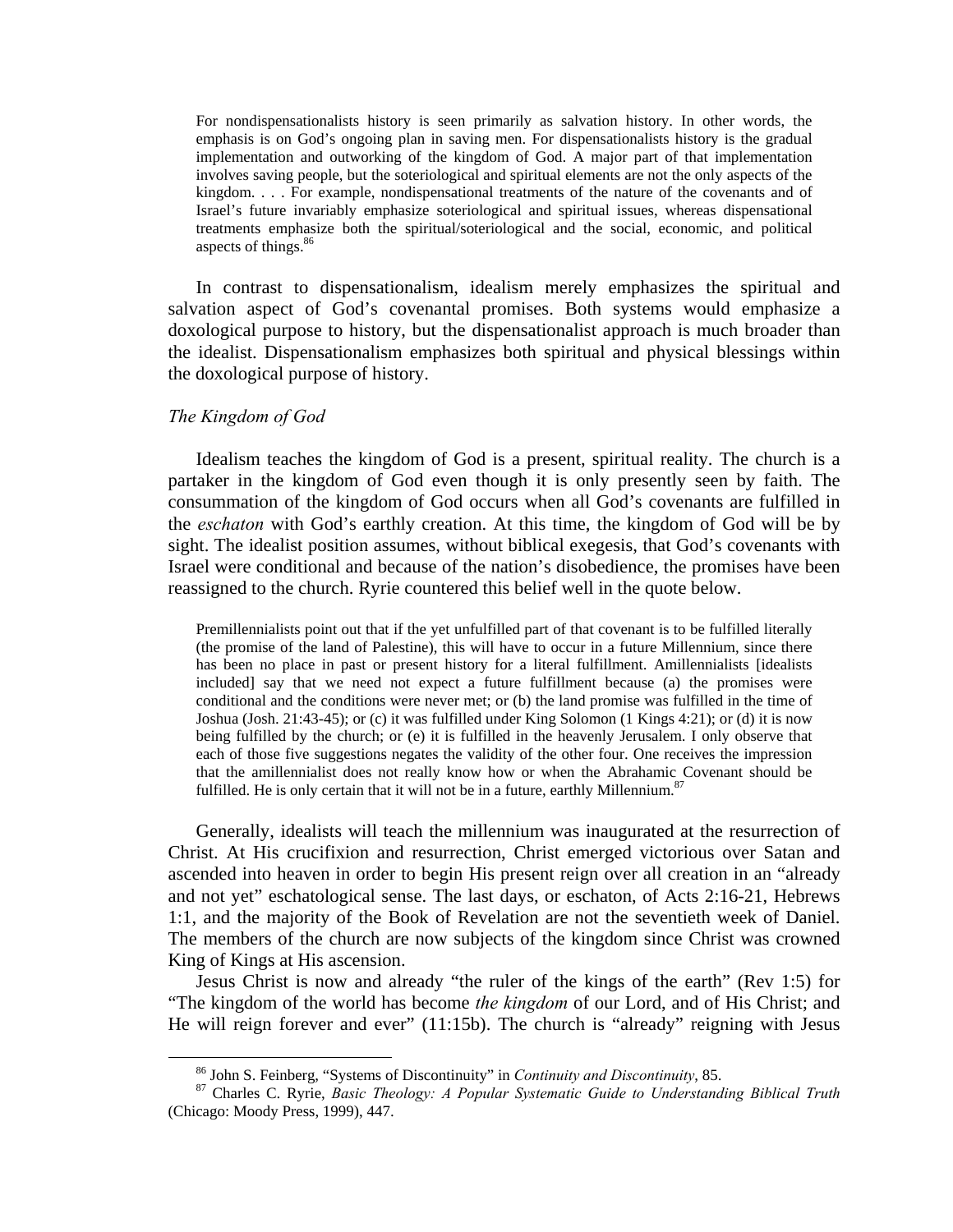Christ, but eternal redemption has "not yet" arrived in its fullness. The "signs of the times" will continue throughout the interadvent age regardless of time for the period to reach its eventual fullness. The first century and modern church is invited to the marriage supper of the Lamb in heaven (not on the earth in the millennium), but will not experience the marriage supper until the fullness of the ages, or if death precedes the consummation.

 Major prophecies, such as the Olivet Discourse and the Book of Revelation, are interpreted as part of the redemptive-historical plan of God which began in the first century Roman persecution of the church. Idealism emphasizes a two-age<sup>88</sup> coming of the kingdom of God. Christ's first coming was the dawning of the first age, as John the Baptist preached, "Repent, for the kingdom of heaven is at hand" (Matt 3:2). At His death and resurrection, Christ emerged victorious over death and Satan. At His ascension, Christ began His eternal reign upon the throne of David (Luke 1:32-33; Acts 2:30-31).

 Rather than understanding a passage like 2 Corinthians 4:18 as an exhortation to distinguish the temporal (the ephemeral and evanescent) in contrast to the eternal, idealist understands eschatological events as already accomplished, though not yet evident by sight but by faith. Eternity is everlasting now, and the church abides in the eternal realm now (John 17:3) which cannot be seen. However, a reference to the ultimate glorification of the body must not be taken to mean the kingdom is already, though not by sight, and not yet, by sight. The believer walks by faith (cf. Rom 6:4, 13:13; 2 Cor 1:12; 5:7) in the present time, but when glorified shall know fully (1 Cor 13:12) and see fully (1 John 3:2). It is poor exegesis though to argue for a present form of the kingdom which cannot be seen, but understood by faith as "already but not yet."

 An important characteristic of idealism is the reality of suffering for the church in the present world. Since Christ was hated by the world, the church is expected to be hated on account of His name (Matt 10:22). The church today is similar to the first century saints who were martyred or persevered during the Roman persecution. The role of the church on earth is to share in Christ's sufferings which means there is no expectation for an earthly adulation.

 The expectation of the idealist is the fulfillment of the second stage of the coming kingdom of God. The final consummation of all the heavenly promises is this second stage in idealism. At this time, the church will not live solely by faith, but also by sight. All the shadows and types will fade away and the eternal reign of the church with Christ will commence. Therefore, the idealist does not look with hope to an earthly kingdom for Israel, wherein the church will be joint-heirs with Christ; rather, the idealist consigns all hope in the consummation of heavenly promises.

 Idealism is wholly dependent on a two-age "biblical" theology which focuses primary attention upon an already not yet eschatology. For example, emphasis is placed on the fact that God already "raised us up with Him, and seated us with Him in the heavenly places, in Christ Jesus" (Eph 2:6). However, the church still anticipates a bodily resurrection "for we shall not all sleep, but we shall all be changed" (1 Cor 15:50), or

<sup>88 &</sup>quot;Biblical Theology and Redemptive Historical Hermeneutics" (accessed 18 July 2003) available from http://www.two-age.org/index.htm.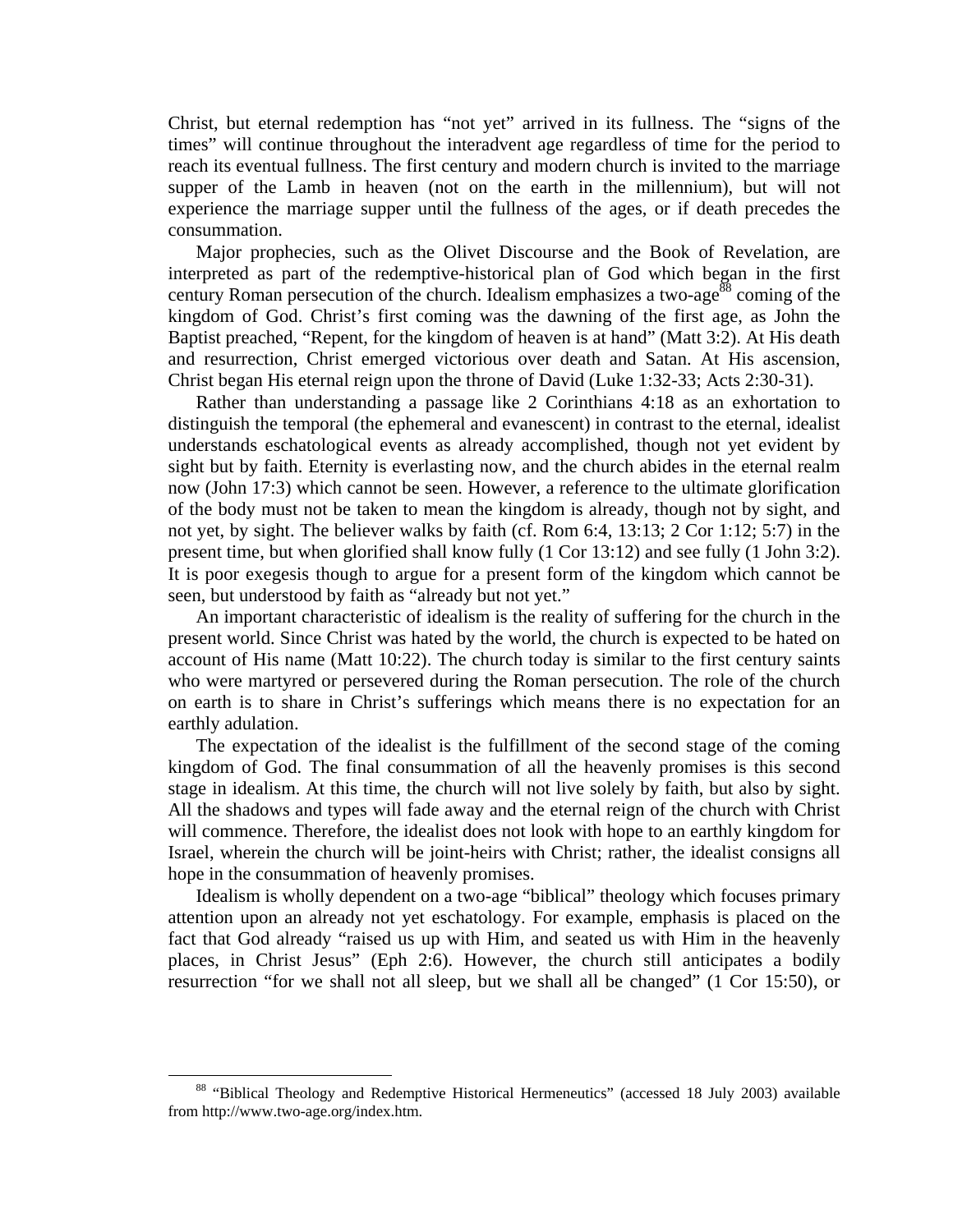emphasizes the certainty of the glorification of the saints (Rom 8:30). Glorification is the last stage of the believer's salvation and so he still anticipates the complete fulfillment.<sup>89</sup>

 It is noteworthy that the alleged "developments" by PD are actually radical changes of the dispensational system and is moving closer to the covenantalism found in idealism. For instance, Blaising wrote,

Progressive dispensationalists understand the dispensations not simply as *different* arrangements between God and humankind, but as *successive* arrangements in the *progressive* revelation and accomplishment of redemption. . . . Because they all have the same goal, there is a real, progressive relationship between them. As each leads to the goal of final redemption, Scripture draws various connections between them which relate them together in a truly progressive fashion. It is from this progressive relationship of the dispensations to one another that the name *progressive dispensationalism* is taken.<sup>90</sup>

 Blaising's statement could easily have "progressive dispensationalists" changed to "covenantalists" and "dispensations" changed to "covenants" and it would be remarkably same as the theology of covenantalism. In response to Blaising, Ryrie wrote, "Although differences and discontinuity among the dispensations are recognized, sameness and continuities are emphasized and linked to the theme of redemption throughout all of human history."<sup>91</sup> The radical changes to dispensationalism by PD have led Bruce Waltke to question whether "the term *dispensationalism* will still be useful." He wrote, "If ethnic Israel's role is only its remnant status on a permanent equality with the Gentiles in the one true people of God with no distinctive role in the land beyond the Parousia, then the term *dispensationalism* is misleading and ought to be dropped."92 Traditionalists would agree.

#### **The Future of Dispensationalism**

There can be no doubt that dispensationalism is facing some radical changes from within the dispensational camp. It does seem if progressives continue making such radical changes to dispensationalism that they will eventually destroy the system. One struggles to understand such candid statements by a former president of a historically sound dispensational school, who would even consider himself a traditionalist, in light of the dominance of progressive teaching at this school. He remarked, "Dispensations is a scare word. I'm not sure we're going to make dispensationalism a big part of our marquee. But in the progress of revelation, there is need to fit terms so they make sense, to use words that do not frighten or create misunderstanding. $1^{93}$ 

 <sup>89</sup> G. K. Beale, *The Book of Revelation: A Commentary on the Greek Text* (Grand Rapids: Eerdmans, 1999); William Hendrikson, *More Than Conquerors: An Interpretation of the Book of Revelation* (Grand Rapids: Baker Books, 1939); Anthony Hoekema, *The Bible and the Future* (Grand Rapids: Eerdmans, 1994); Herman Ridderbos, *The Coming of the Kingdom* (Philadelphia: Presbyterian and Reformed Publishing, 1962); Robert B. Strimple, "Amillennialism," in *Three Views of the Millennium and Beyond*, ed. Darrell L. Bock (Grand Rapids: Zondervan,1999); Geerhardus Vos, *Biblical Theology* (Grand Rapids: Eerdmans, 1953); Geerhardus Vos, *The Pauline Eschatology* (Grand Rapids: Eerdmans, 1953).

<sup>90</sup> Blaising and Bock, *Progressive Dispensationalism*, 48-49.

<sup>91</sup> Ryrie, *Dispensationalism*, 163.

<sup>&</sup>lt;sup>92</sup> Waltke, "A Response," 354.

<sup>93</sup> Charles Swindoll, "Interview," *Christianity Today* (25 October 1993): 14.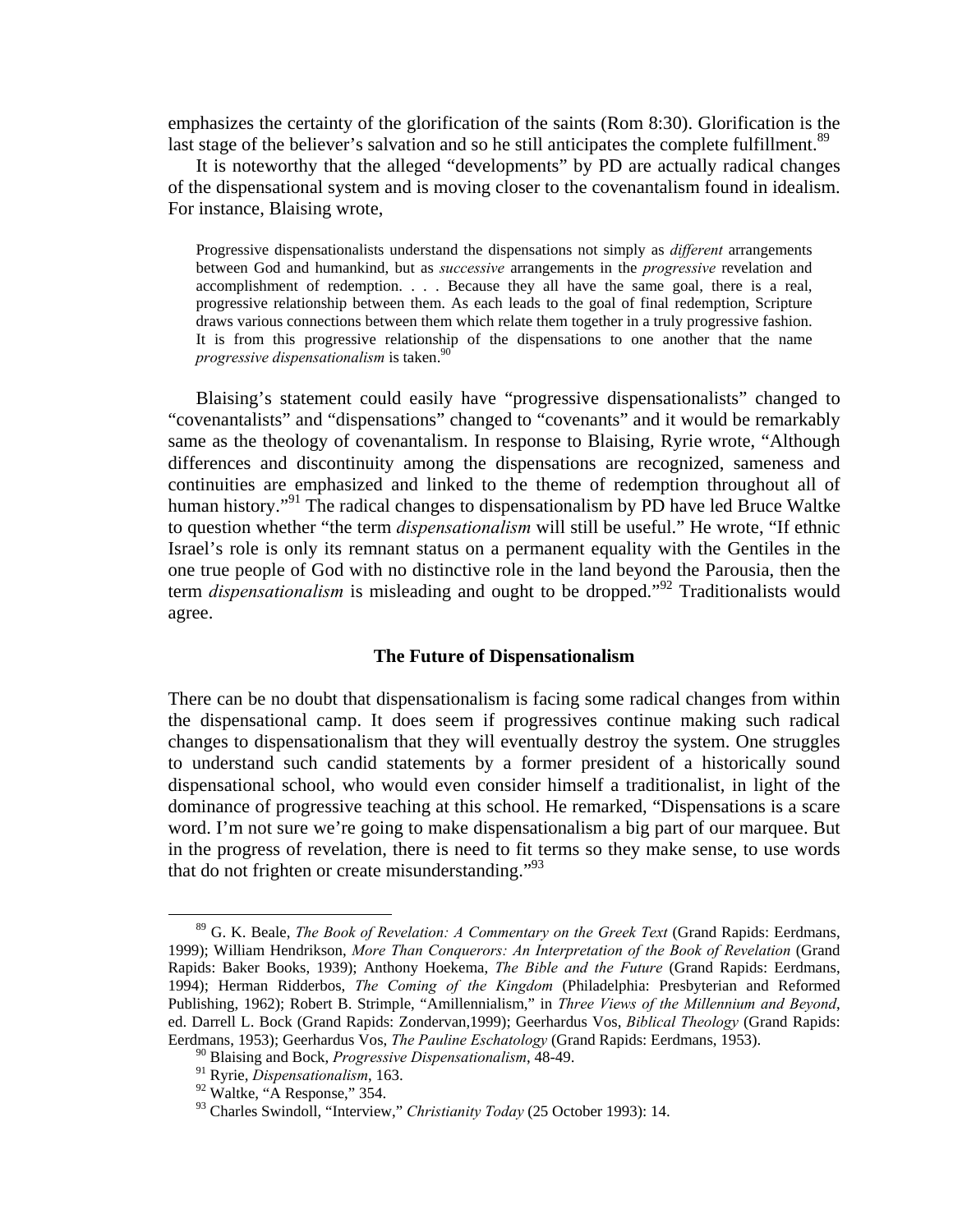If PD continues to dominate and influence historically dispensational schools, clear eschatological teaching may be sacrificed for an unclear expectation of the future. According to one writer, PD is already "less 'land-centered' and 'future-centered' than past versions."<sup>94</sup> The reason for the change is that the covenantal blessings for Israel in the millennium are radically reinterpreted. According to progressive Carl Hoch, the privileges of ethnic Israel "were restricted to Israel before the death of Christ and the creation of the Church."95 Since progressives have already obfuscated the distinctions between Israel and the church, it is consistent to minimize distinctions between the millennium and eternal state, thereby making the need for a millennium almost unnecessary.

 It is best to regard PD not as development but a departure from traditional dispensationalism.<sup>96</sup> Consequently Elwell concluded, "The newer dispensationalism looks so much like nondispensationalist premillennialism that one struggles to see any real difference."97 Bock responded by stating critics of progressive dispensationalism have misunderstood the crucial differences between his "already/not yet" dialectic and the covenant premillennialism of George Ladd.<sup>98</sup> Bock did confess that his understanding of a present kingdom is very much like covenant premillennialism (which is a position antagonistic to dispensationalism). The crucial difference would be that the progressive concept of the millennium is more Israelitish than Ladd.<sup>99</sup> However, Bock continues to be influenced by Ladd regarding the present, preliminary stage of fulfillment. Bock even confessed, "Nevertheless, it is true that this complementary approach of reading Scripture means that this view of the kingdom in the present era looks very much like Ladd's."<sup>100</sup> Gerry Breshears' report on the 1987 Evangelical Theological Society meeting of the Dispensational Study Group (chaired by Craig Blaising) was that moderate dispensationalists and moderate covenant theologians are much more similar than classic dispensationalism or classic covenant theologians. He summarized, "It seems both are moving toward each other in rapprochement. That was generally agreed."<sup>101</sup> Indeed, this desire for rapprochement with nondispensationalists appears to be the impetus for PD.

 It needs to be stated that progressive dispensationalists are considered brothers in the Lord. Several progressives have written clear defenses of biblical truths that are greatly appreciated. However, each generation faces its challenges to communicate accurately the Word of God to its contemporaries and must not compromise biblical doctrine in the process. The biblical mandate to handle "accurately the word of truth" is essential to any theological system; however, it is especially relevant based on PD's revisions and changes in the direction of covenant theology.

 <sup>94</sup> Ken Sidey, "For the Love of Zion," *Christianity Today* (9 March 1992): 50.

<sup>&</sup>lt;sup>95</sup> Hoch, "The New Man," 125.

<sup>&</sup>lt;sup>96</sup> Stephen J. Nichols, "Already Ladd—Not Yet Dispensationalism: D. Bock and Progressive Dispensationalism." Paper Presented to the Eastern Regional Meeting of the Evangelical Theological Society (Philadelphia, PA, 2 April 1993).<br><sup>97</sup> Walter Elwell, "Dispensationalists of the Third Kind," *Christianity Today* (12 September 1994): 28.

<sup>&</sup>lt;sup>98</sup> Darrell L. Bock, "Current Messianic Activity and OT Davidic Promise: Dispensationalism, Hermeneutics and NT Fulfillment," *Trinity Journal* 15NS (Spring 1994): 70, n. 29.<br><sup>99</sup> Ibid., 69-70.<br><sup>100</sup> Ibid., 70.

<sup>&</sup>lt;sup>101</sup> Gerry Breshears, "Dispensational Study Group Discussion," *Grace Theological Journal* 10NS (Fall 1989): 161.